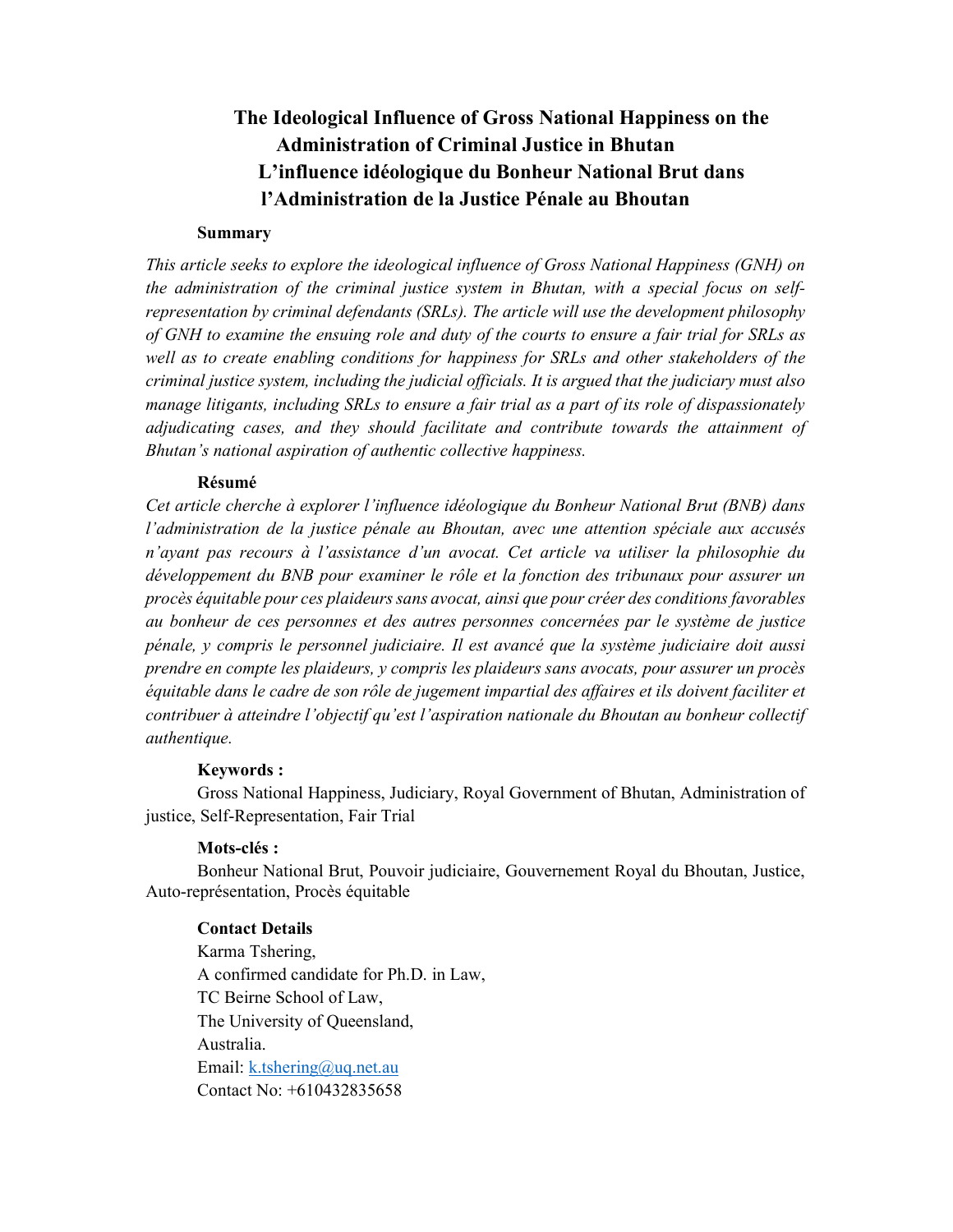Every criminal defendant has an interest in exercising their autonomy to decide whether to proceed to a trial with or without counsel depending on the defendant's determination of his or her best interests. However, no right or freedom is absolute. There may be circumstances under which cases should not proceed if the accused is not represented, for example in instances, where defendants have a mental illness or cognitive disabilities. More generally, self-representing criminal defendants (SRLs) do not have skills like trained lawyers to handle their defence before the court. The Court may need to take steps to ensure SRLs have a fair trial. At the same time, judicial scrutiny over the exercise of autonomy can be questioned. There may be a thin line between personal freedom and the need for reasonable judicial interference. Managing trials involving SRLs may raise significant issues for judicial officers.

The paper analyses the ideological influence of Gross National Happiness (GNH) on the administration of criminal justice in Bhutan, with a special focus on SRLs. It examines the definition of GNH and its application and relevance to the law and the administration of criminal justice. It is argued that this development vision of Bhutan has not only operated to guide its economic and social progress but it could also influence, guide and direct its legal development to ensure a fair trial, justice, and happiness. In addition to its conventional role of adjudicating and disposing of the cases, the Bhutanese judiciary must also manage litigants, including SRLs to ensure a fair trial and contribute towards the attainment of the national aspiration for authentic collective happiness – GNH.

#### 1. DEFINING GNH

-

Since the 1970s, Bhutan has advocated GNH as the guiding principle of development to assess its success in contrast to the economic measure of gross domestic product (GDP) that is widely used across the rest of the world. Critique of the origin of GNH<sup>1</sup> accepts that GNH was a vision of His Majesty the Fourth King of Bhutan Jigme Singye Wangchuck. His Majesty propounded that Bhutan's development policies must aim to create GNH rather than GDP – only then would the people of Bhutan achieve economic self-reliance, prosperity, and happiness.<sup>2</sup> Under this visionary development framework, Bhutan redefined its progress in terms of economic growth as well as in terms of good governance, environmental conservation, and preservation of culture and communities.<sup>3</sup>

<sup>\*</sup> The author would like to sincerely thank Professor Heather Douglas and Associate Professor Francesca Bartlett, The University of Queensland, Australia, for supervising, reviewing and facilitating the creation of this component of his Ph.D. thesis. No part of this document could have been possible without their ever-willing guidance, support and encouragement.

<sup>&</sup>lt;sup>1</sup> Lauchlan T. Munro, 'Where did Bhutan's Gross National Happiness come from? The origins of an Invented Tradition' (2016) 47 (1) Asian Affairs, 71-92.

<sup>&</sup>lt;sup>2</sup> His Majesty the Fourth King cited in Centre for Bhutan Studies and GNH Research, A Compass towards a Just and Harmonious Society, 2015 GNH Survey Report (First Published 2016), 29.

<sup>&</sup>lt;sup>3</sup> Stephan Peter Sonnenberg and Dema Lham, 'But Seriously Now ... Lawyers as Agents of Happiness? The Role of Law, Lawmakers, and Lawyers in the Realization of Bhutan's Gross National Happiness' (2017) Forum for Development Studies, 1.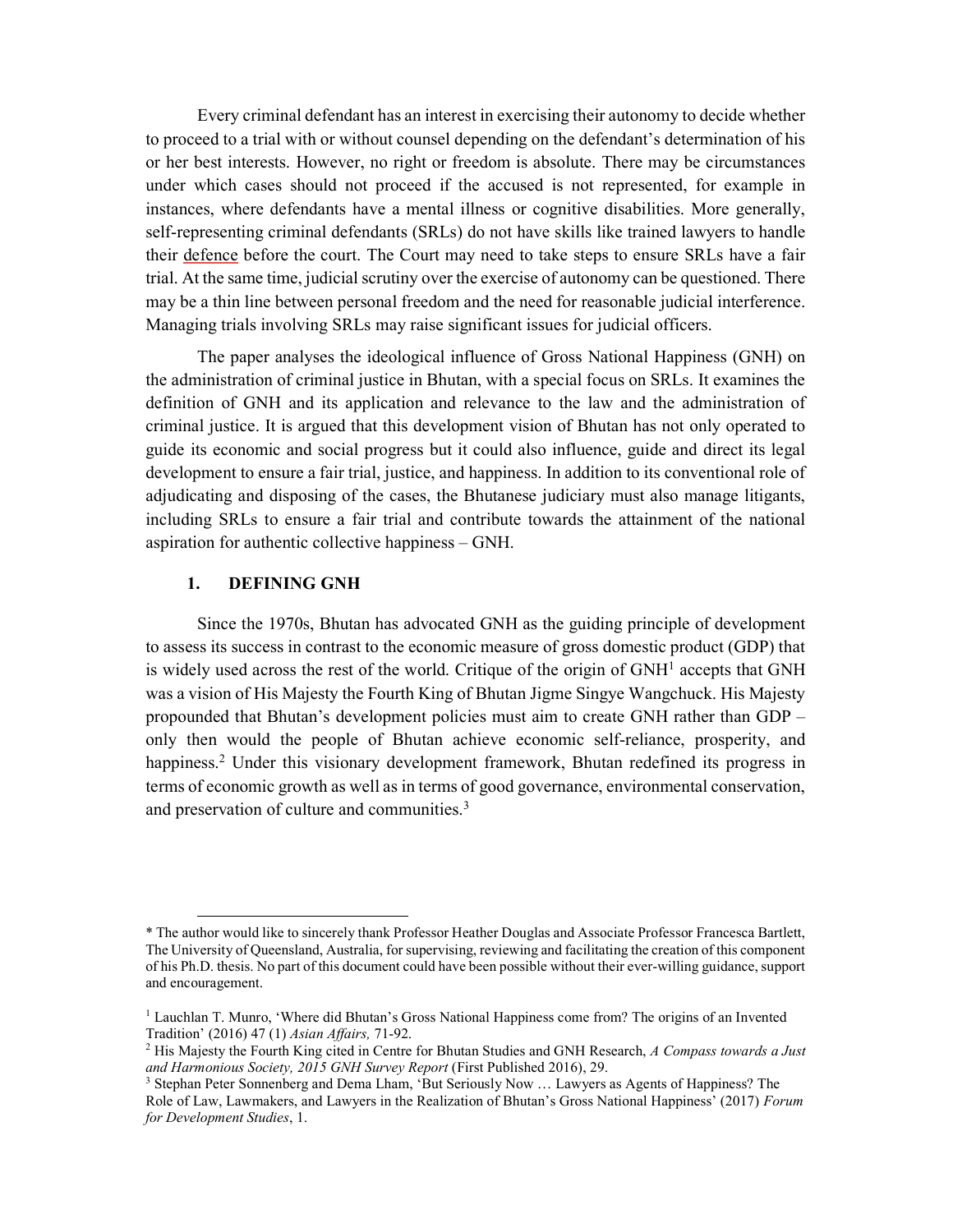GNH was initially formulated to offer a more humane approach to development with a number of defining rationales.<sup>4</sup> First, it stood for the holistic needs of the human individual, comprising both physical and mental needs. It postulates that material development, though it may improve physical wellbeing, does not condition the state of mind. Second, it endeavoured to encourage a conscious inner search for happiness, yet in harmonious balance with the needs of the body, interests of others and nature. Third, it viewed happiness as a social good and not as a competitive good. It suggested that an individual can enjoy a sustained happiness if he or she achieves happiness within the greater good of society. If individuals were to compete irresponsibly for happiness, society as a whole could not obtain happiness. The state must facilitate the achievement of happiness by its citizens. Fourth, it also viewed happiness as a common desire, transcending ideological or contentious values, and therefore, a conscious realisation that public policies based on GNH unlike those on standard economic tools are less arbitrary and the key to the authentic individual as well as collective happiness.

Verma and Ura acknowledge that GNH is 'many things at once,' but posit that it does manifest the following seven basic tenets.<sup>5</sup> First, it is a (secular) moral concept but inherently influenced by the Buddhist principles or the middle-path approach of evading extremes and maintaining a balanced view. GNH balances economic needs with those of spiritual and emotional needs, seeks to maximize wellbeing and minimize suffering and distinguishes outer from inner happiness and material from non-material wellbeing. Second, it is a set of guiding principles for holistic development. GNH driven development seeks to bring about prosperity and happiness to the people. Third, GNH is a conceptual framework for development, based on its non-mutually exclusive four pillars (details of which are considered later in this paper). Fourth, GNH is an index of measurement (details of which are also discussed later in this paper) and GNH can measure happiness and wellbeing of people. Fifth, GNH as the policy and project screening tool, provides strategic direction for Bhutan's long-term development and determines whether policies and projects are aligned with GNH. Sixth, GNH is also a space for individual practice. Wellbeing and happiness are not only the responsibility of the state but also of individuals. While the state must facilitate the generation of wellbeing and happiness by ensuring and creating enabling conditions, individuals must also actively participate in the process. Individuals must understand the tenets of GNH and practice it in their everyday life the behaviours, attitudes, and practices that are crucial in achieving happiness and wellbeing at both individual and collective level. Finally and seventh, GNH seeks to not only guide Bhutan to a better and sustainable social development but also seeks to influence the development paradigms throughout the world by offering it as the viable alternative to mainstream development practices.

<sup>4</sup> Jigme Y. Thinley, the Honorable Prime Minister of Bhutan, Keynote Speech - What Does Gross National Happiness (GNH) Mean?, The Second International Conference on Gross National Happiness, Rethinking Development, Local Pathways to Global Wellbeing, St. Francis Xavier University, Canada, June 20-June 24, 2005.

<sup>&</sup>lt;sup>5</sup> Ritu Verma and Karma Ura, Gender Difference in Gross National Happiness in Bhutan: Analysis of GNH Surveys, Paper presented for the International Conference on Gross National Happiness, Paro, Bhutan, 4-5 November 2015, 4.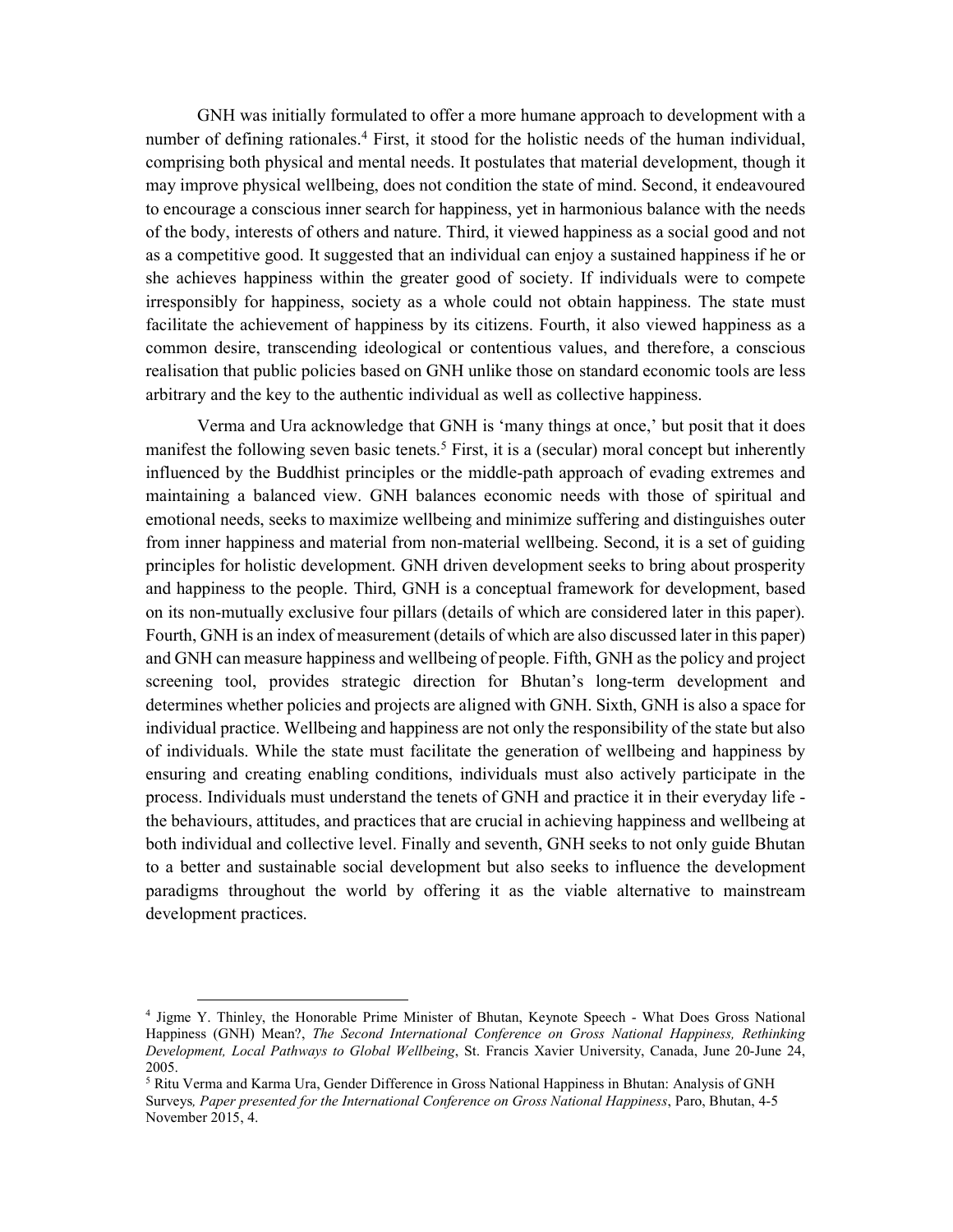The GNH conception of happiness differs from the Western conception for two reasons.<sup>6</sup> First, GNH is multidimensional. The pursuit of happiness is collective and does not focus on the narrow concept of individual happiness. It is not subject to and limited by any one single factor, for example, age, language or region.<sup>7</sup> The screening tool, applied at two phases, namely the policy and project level, assesses, screens and determines goals and raises national awareness about what kind of plans and development projects will favour the creation and enhancement of people's happiness and wellbeing.<sup>8</sup> Second, it internalizes other-regarding motivations. It concerns not only the self but also others. GNH, as such, is neither monistic nor purely subjective.<sup>9</sup>

McDonald observes that the relationship between happiness and economic growth described in western literature further sheds light on how GNH happiness differs from the western conception of happiness.<sup>10</sup> His extensive western empirical literature review revealed that the concepts of happiness and economic development in the West were increasingly becoming dissociated. McDonald found the increasing level of consumption by individuals and nations did not correspondingly increase felt happiness. Consumer societies emphasized only feeling good and did not concern being good. By that, the notion of happiness was separated from the notions of inclusion, justice, compassion, and responsibility. This resulted in the evolution of an individualistic culture of freedom and choice as both legitimate and right, free of normative evaluation as well as exclusion of the concerns for qualitative human development. In these societies, the individual choice became a 'sacrosanct space,' free of institutional guidance and control. Individual happiness became the important focus of interest, allowing the emergence of the conception of happiness within competitive and individualistic frameworks. There was no room for better but only for more happiness.

In contrast to the western conception of happiness, McDonald found that the GNH conception of happiness was broad.<sup>11</sup> It emanated from Buddhist sensibility that a full and true happiness results from a harmonious application of wisdom, compassion, and self-restraint. Happiness represented an aspiration to develop more skillful means to secure and invoke the multifaceted capacities of a human for deep improvement and more accomplished happiness. Only a skillful pursuit of considerate and inclusive happiness could bring about real happiness. GNH, he observed, was the realization that the more others' interests are included, the more one gained in terms of relationship, security in communities, the liveliness of environment, and

 $\overline{a}$ 

<sup>&</sup>lt;sup>6</sup> Karma Ura, Sabina Alkire, Tshoki Zangmo, and Karma Wangdi, A Short Guide to Gross National Happiness Index (Centre for Bhutan Studies, 2012), 8-11, 4.

<sup>&</sup>lt;sup>7</sup> Centre for Bhutan Studies and GNH Research, A Compass towards a Just and Harmonious Society, 2015 GNH Survey Report (CBS and GNH Research,  $1<sup>st</sup>$  ed, 2016) 6.

<sup>&</sup>lt;sup>8</sup> GNH Centre Bhutan, GNH Screening Tool, (19 November 2017) GNH Centre Bhutan

<sup>&</sup>lt; http://www.gnhcentrebhutan.org/what-is-gnh/gnh-screening-tool/>.

<sup>&</sup>lt;sup>9</sup> Thaddeus Metz, 'Gross National Happiness: A Philosophical Appraisal' (2014) 8:3 Ethics and Social Welfare, 218-232, 220. See Jigme Y. Thinley, the Honorable Prime Minister of Bhutan, Opening Address, Educating for Gross National Happiness Conference, Thimphu, Bhutan, 7 December 2009. See also Dasho Tshering Tobgay, the Honorable Prime Minister of Bhutan, Keynote Address, International Conference on Gross National Happiness, Thimphu, Bhutan, 1st October 2013.

<sup>&</sup>lt;sup>10</sup> Ross McDonald, 'The Future of Happiness as a National Pursuit' in Dasho Karma Ura and Dorji Penjore (eds), Gross National Happiness: Practice and Measurement – Proceedings of the Fourth International Conference on Gross National Happiness (Centre for Bhutan Studies, 2009) 602, 602-619.  $11$  Ibid.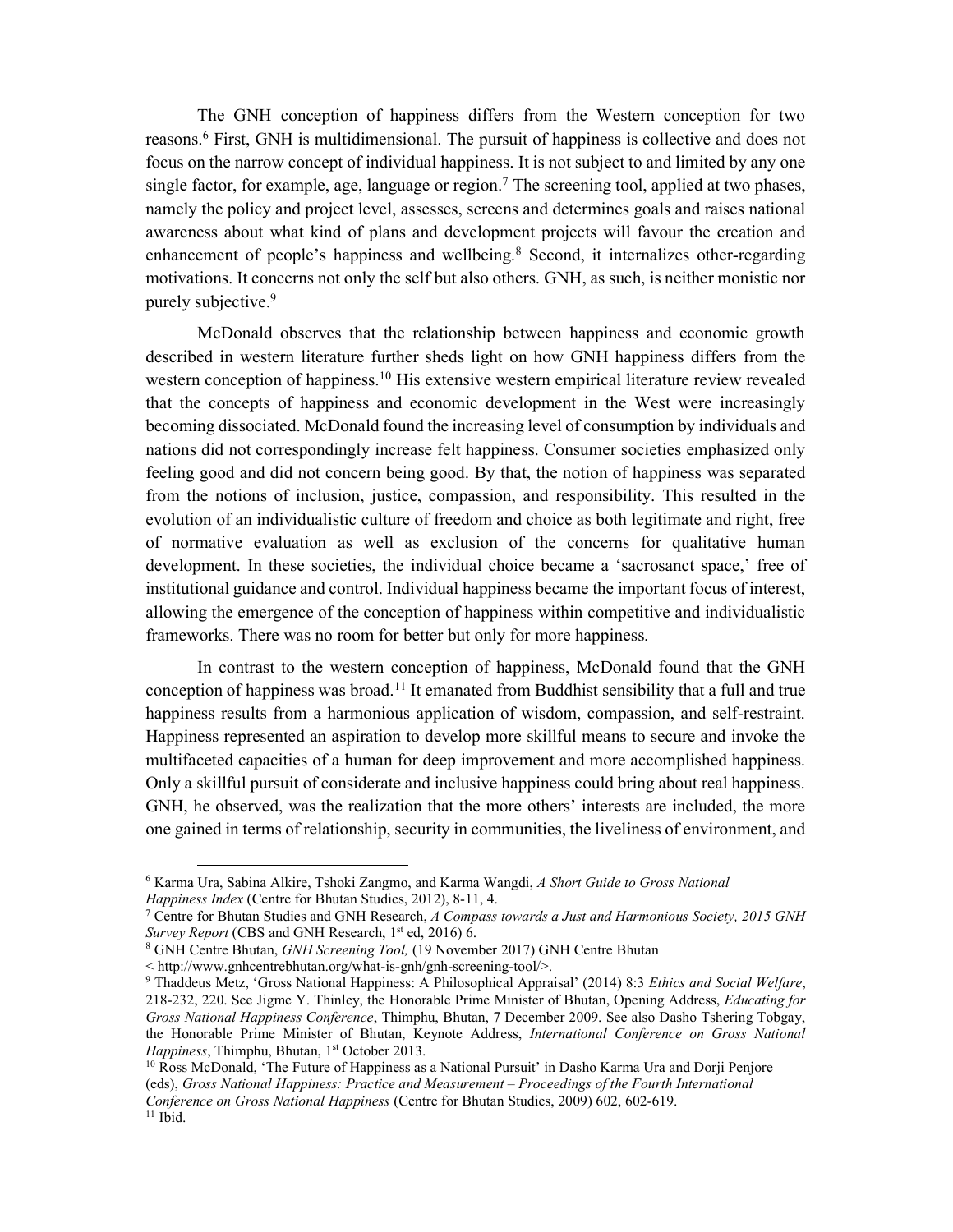depth of happiness. McDonald found the GNH conception of happiness has many facets, including but not limited to, right wisdom and insights, loving-kindness towards others, freeing from constant grasping and greed through self-restraint. Altogether, he saw that GNH avoided the problems of self-centeredness and the tendencies it generates towards exclusion from others and disregard of their interests. McDonald found that a focus on GNH prevents pursuit of biased and personal happiness to the exclusion of others' interests which can lead to systematic injustice and unsustainability. He describes that only through harmonization of one's interests with other nations, species, and generations, can the wellbeing be spread, deepened and sustained. Hence, as Metz argues, GNH, in contrast to the western conception of utility, focuses on happiness that embodies what may be 'an intrinsically desirable life.'12

 The essence of GNH can also be understood by comparing it with the traditional development paradigm and the United Nations Millennium Development Goals. The following table (Table 3.1) presents the comparison of GNH with other traditional development paradigms.

|                                | <b>GNH</b>                                                                                                                             | UN Millennium<br>Development Goals                                                                                                     | Traditional<br>Development                                                                                                              |
|--------------------------------|----------------------------------------------------------------------------------------------------------------------------------------|----------------------------------------------------------------------------------------------------------------------------------------|-----------------------------------------------------------------------------------------------------------------------------------------|
| Seeks to maximize              | Individual and national<br>happiness                                                                                                   | Social welfare                                                                                                                         | Strong economies (as<br>measured by gross<br>national product and<br>gross domestic product)                                            |
| Needs to be met                | Material, spiritual, and<br>emotional                                                                                                  | Peace and security, human rights,<br>and sustainable development,<br>primarily through provision of<br>education, health, and equality | Material, through<br>international economic<br>cooperation                                                                              |
| Seeks to transform             | Individual, within society                                                                                                             | Society, global North-South<br>relations                                                                                               | Economies                                                                                                                               |
| Success defined as             | High level of happiness<br>nationwide                                                                                                  | Elimination of poverty, universal<br>primary education, improvement<br>of health indicators                                            | Strong, stable economies,<br>leading to high levels of<br>material well-being                                                           |
| <b>Based</b> in                | Buddhism                                                                                                                               | Humanitarianism                                                                                                                        | Economics                                                                                                                               |
| Societal sectors of<br>concern | Human development,<br>culture and heritage,<br>balanced and equitable<br>development, governance,<br>and environmental<br>conservation | Poverty and hunger, universal<br>primary education, gender<br>equality, health care, children, rela-<br>tion of rich and poor nations  | Economy, trade, infra-<br>structure, poverty eradica-<br>tion, employment, official<br>development assistance,<br>debt, global politics |
| Key institutions               | Government of Bhutan,<br>SAARC <sup>*</sup> nations                                                                                    | United Nations Development<br>Programme and UN member<br>states                                                                        | World Bank, IMF,**<br>WTO,*** individual<br>national governments                                                                        |
| Paradigm propounded            | Since 1972                                                                                                                             | Since 2000                                                                                                                             | Since 1944                                                                                                                              |

#### Table 3.1 Comparison of GNH and Traditional Development Paradigms<sup>13</sup>

<sup>&</sup>lt;sup>12</sup> Metz, above n 9.<br><sup>13</sup> The Berkshire Encyclopedia of Sustainability: Measurements, Indicators, and Research Methods for Sustainability, 2012, Berkshire Publishing Group, 182. (Note also \*SAARC refers to South Asian Association for Regional Cooperation; \*\*IMF refers to International Monetary Fund; and \*\*\*WTO refers to World Trade organization).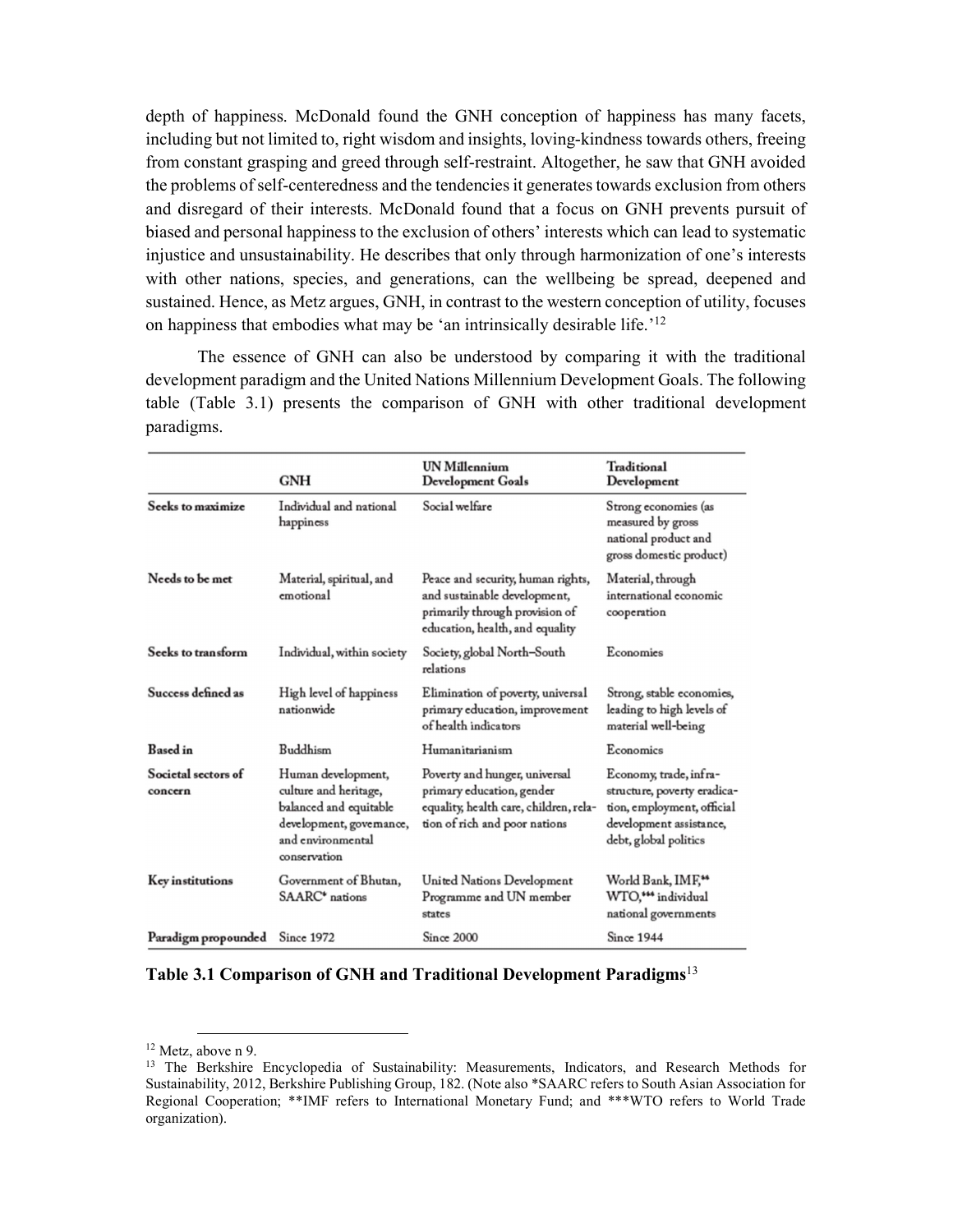Officially, there is no definition of GNH.<sup>14</sup> It is described as the holistic development approach that considers (the broad conception of) happiness as one of the important indicators and signs of progressive development (for the Bhutanese people) in addition to the economic dimension of development.<sup>15</sup> While it considers the importance of economic progress, it also considers the importance of furthering the flourishment of human society in harmony with nature and the other human development considerations.<sup>16</sup> It postulates that real human development will take place only if both material and spiritual development coexist in harmony with the natural environment. The development plans and projects associated with GNH would have to be proactive and supported with necessary resources.<sup>17</sup> The institutional arrangements would have to be attuned to reflect this value and suitable governance designed to achieve collective happiness.<sup>18</sup> Only then, it is claimed, can developmental activities facilitate the transformation of a society into a more peaceful, harmonious and equitable place to live in. For these reasons, GNH is called a 'multi-dimensional development approach' that endeavours to attain a harmonious balance between 'material wellbeing and the spiritual, emotional and cultural needs of society.'<sup>19</sup> Therefore, as a framework, GNH inspires long-term development goals through a holistic development and leadership philosophy, informs public policy through regular wellbeing surveys and other indicators, and serves as the tool to screen public policies and decision-making process for GNH development goals with the support of regular survey results.<sup>20</sup>

#### 2. GNH AND ITS DETERMINANT

Since its introduction, three major GNH surveys have been conducted, most recently in 2010 and 2015. Today, GNH is more than a development philosophy, the initial 'intuitive guiding principle.<sup>21</sup> It has transitioned from the GNH index to the most important policy formulation tool of Bhutan, including the recent formulation of the business certification tool.<sup>22</sup> But in essence, it comprises an extensive range of policies, aspirations, and rights<sup>23</sup> that aim to balance material values with non-material and priorities to enhance the happiness and wellbeing of all sentient beings.

 $\overline{a}$ 

<sup>22</sup> Dasho Karma Ura and Sangay Chophel (eds)  $GNH$  of Business (Centre for Bhutan Studies & GNH, 2018).

<sup>&</sup>lt;sup>14</sup> Ura, Alkire, Zangmo and Wangdi, above n 6, 6.

<sup>&</sup>lt;sup>15</sup> GNH Centre Bhutan, *History of GNH*, (19 November 2017) GNH Centre Bhutan

<sup>&</sup>lt;http://www.gnhcentrebhutan.org/what-is-gnh/history-of-gnh/>.

<sup>16</sup> Ibid.

<sup>&</sup>lt;sup>17</sup> Thinley, above n 4, 3.

 $18$  Ibid.

<sup>&</sup>lt;sup>19</sup> Metz, above n 9.

<sup>&</sup>lt;sup>20</sup> Laszlo Zsolnai nd Zoltan Valcsicsak, 'Business for the Greater Good: GNH Rating for Enterprise' in Dasho Karma Ura and Sangay Chophel (eds) GNH of Business (Centre for Bhutan Studies & GNH, 2018) 56, 63. <sup>21</sup> Isabel C. Sebastian, 'GNH in Business: A Business Approach that Goes Beyond Corporate Social

Responsibility' in Dasho Karma Ura and Sangay Chophel (eds) GNH of Business (Centre for Bhutan Studies & GNH, 2018) 259, 273.

<sup>&</sup>lt;sup>23</sup> Sonam Tobgye, *The Constitution of Bhutan: Principles and Philosophies* (Supreme Court of Bhutan, 2015), 186.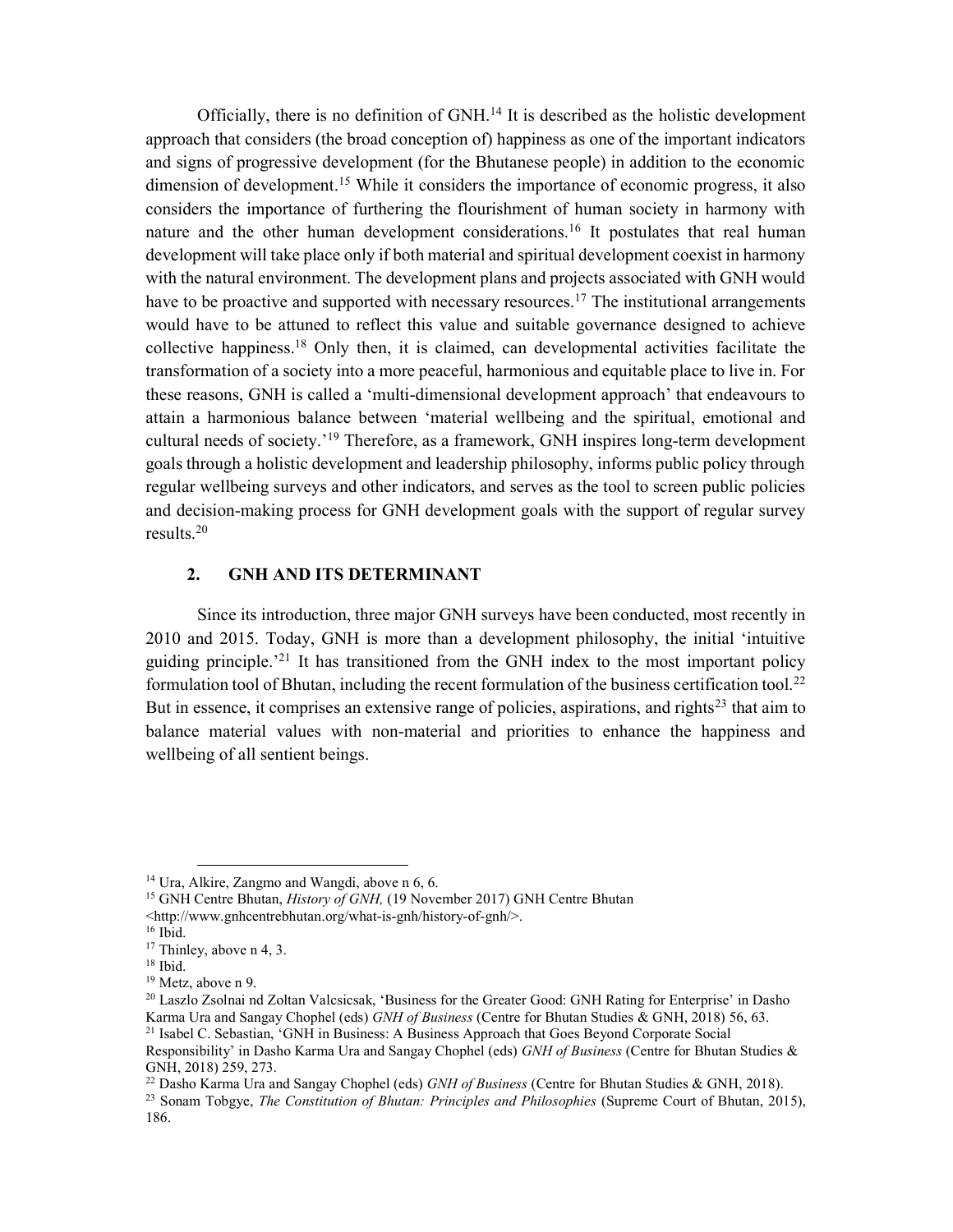GNH stands on four principles, referred to as pillars, namely, good governance, preservation and promotion of culture, environment conservation, and sustainable and equitable socio-economic development, as shown in the diagram below:



## Sustainable & Equitable **Socio-Economic Development**

Environmental **Conservation** 

Good Governance

**Preservation & Promotion Of Culture** 

#### Diagram 3.1 The Four Pillars of Gross National Happiness.<sup>24</sup>

These pillars have been incorporated into the nine domains of GNH: psychological wellbeing, health, time use, education, cultural diversity, good governance, community vitality, ecological diversity and resilience, and living standards.<sup>25</sup> These domains are made up of numerous indicators. These indicators are then further divided into variables. Altogether, it constitutes the GNH index, a critical evaluation tool that aims to ensure result-oriented planning and development that supports and facilitates the attainment of GNH.<sup>26</sup> It serves as the roadmap towards creating an enabling environment for GNH and orients people and the nation towards happiness.<sup>27</sup> This governance model measures overall happiness by first exploring how happy each person is. In doing so, the GNH index explores each person's life in nine domains.<sup>28</sup> A person is happier the more he or she excels in these dimensions of life. GNH deems a person happy if he or she achieves adequacy in at least two-thirds of these indicators.<sup>29</sup>

The GNH seeks to ensure the attainment of national success for Bhutan through developmental activities that do not destroy, environmental management that does not drain

<sup>&</sup>lt;sup>24</sup> GNH Centre Bhutan, *The 4 Pillars of GNH*, (19 November 2017) GNH Centre Bhutan

<sup>&</sup>lt;http://www.gnhcentrebhutan.org/what-is-gnh/the-4-pillars-of-gnh/>.

<sup>&</sup>lt;sup>25</sup> Ura, Alkire, Zangmo and Wangdi, above n 6, 7.

<sup>26</sup> Ibid 8.

<sup>27</sup> Thinley, above n 4, 1-8.

<sup>&</sup>lt;sup>28</sup> Centre for Bhutan Studies and GNH Research, above n 7, 5.

<sup>29</sup> Ura, Alkire, Zangmo, and Wangdi, above n 6.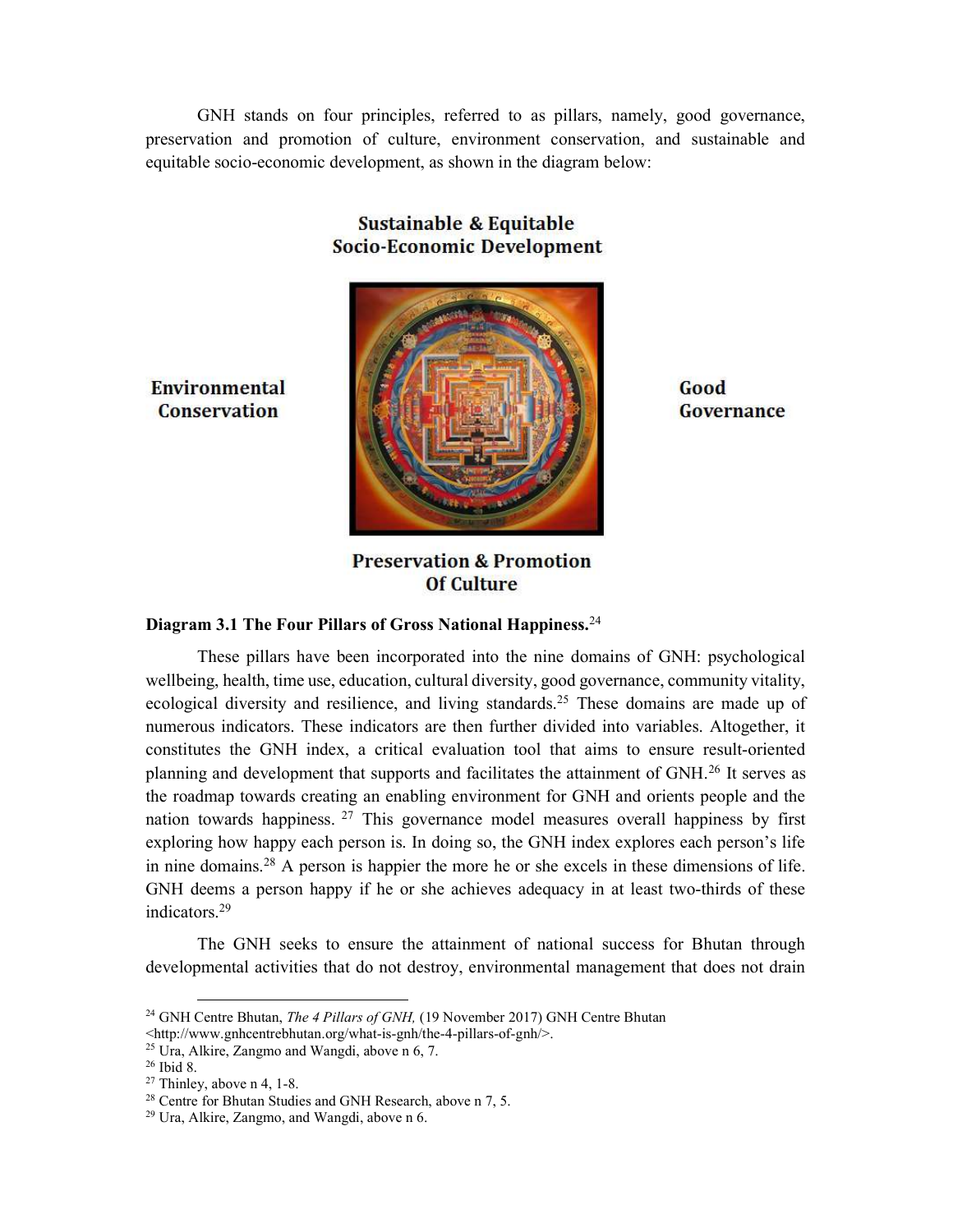resources, a governance model that endeavours to achieve human development, human wellbeing, and human service rather than financial profit or success, and balanced production of goods and happiness of the people. These reflect the purpose of governance and values of society.<sup>30</sup> In its quantifiable detail, the notion of GNH, as shown in the diagram below, comprises a number of domains and indicators.



Diagram 3.2 The Nine Domains and indicators of GNH.<sup>31</sup>

This GNH index helps to systematically assess the impact of every policy and project on GNH.32 However, this index is neither static nor exhaustive. Since 2006, the Centre for Bhutan Studies (CBS) has been, as mandated by the Royal Government of Bhutan (RGoB),

 $30$  Karma Ura, The Experience of Gross National Happiness as Development Framework (Asian Development Bank, 2015) 7.<br><sup>31</sup> Ura, Alkire, and Zangmo, *The Gross National Index - Happiness Index of Bhutan: Method and Illustrative* 

Results, Centre for Bhutan Studies, Thimphu (Presented by Sabina Alkire, OPHI, University of Oxford, 12 October 2011, OECD). Driglam Namzha, also described as the way of harmony is defined as 'expected behaviour of (consuming, clothing, moving) especially in formal occasions and in formal place': Ura, Alkire, Zangmo, and Wangdi, above n 6, 22. 32 Ura, above n 30, 12.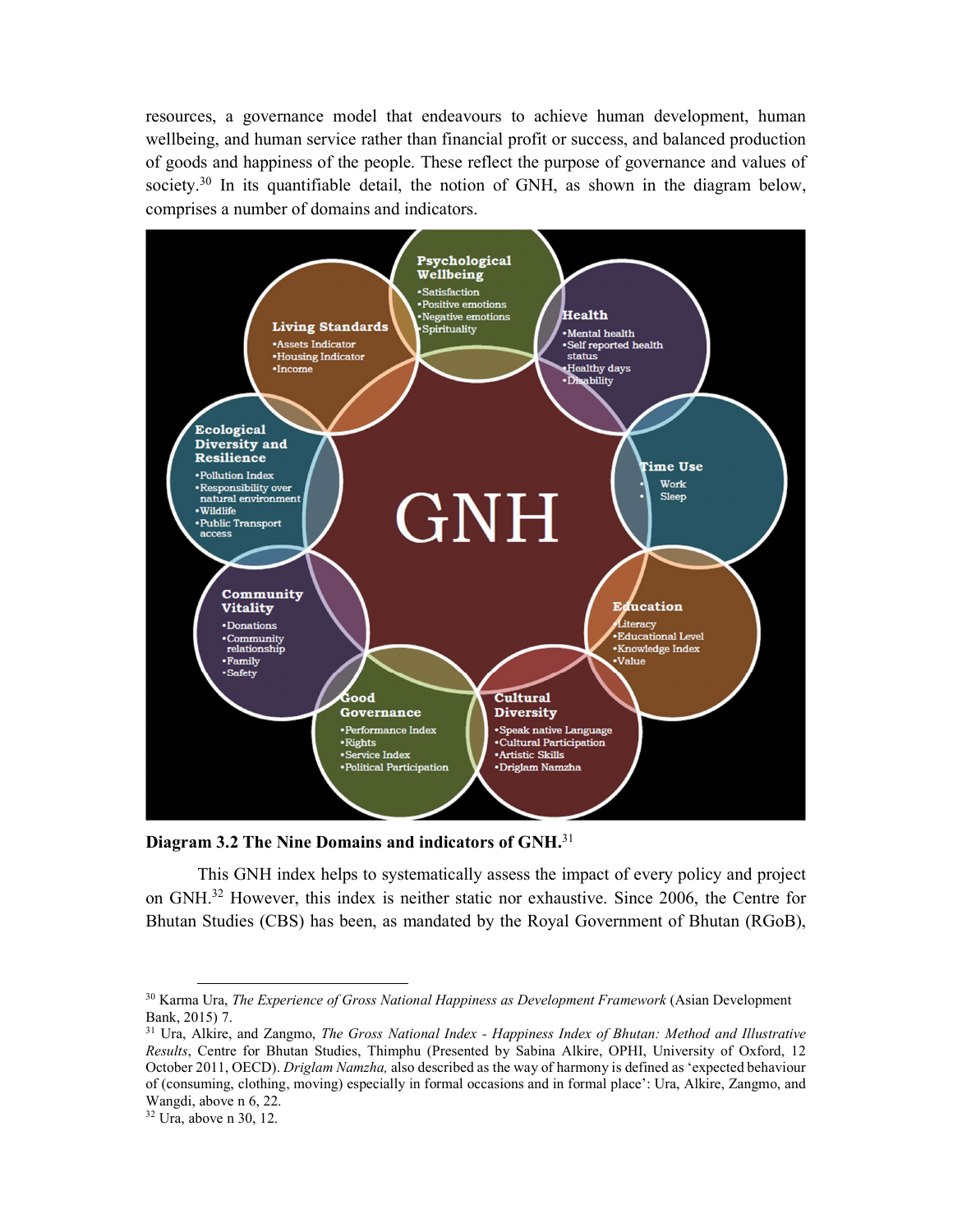devising and updating the GNH Index, track the status of happiness, and establish goals related to GNH.

### 3. GNH DETERMINANTS AND THE JUDICIARY

The conceptual framework of GNH is argued to contain within it a key element, the Good Governance domain, that, it is argued, is relevant and important to justice and fair trial. This domain relates to the relationship between the people and the government, how government functions are perceived by people, and how the government is structured and operated and whether it is able to serve the pursuit of GNH by its people.<sup>33</sup> It evaluates in general whether people are able to participate in government decision-making processes, whether the government actions are appropriate and whether there are proper rights and freedoms.<sup>34</sup> The achievement of good governance is assessed through four measures as shown in the table below.

| <b>GNH Domain</b> | <b>GNH</b> Determinants | <b>GNH</b> Indicators     |
|-------------------|-------------------------|---------------------------|
|                   | Decision-making         |                           |
|                   | opportunity             | Political Participation   |
|                   | Anti-corruption         | Services                  |
| Good Governance   | Legal recourse          | Governance Performance    |
|                   | Rights                  | <b>Fundamental Rights</b> |
|                   | Gender                  |                           |
|                   | Transparency            |                           |

Table 3.2 Good Governance Domain of GNH and its indicators<sup>35</sup>

As mentioned in the table, the good governance domain explicitly focuses on rights, trust in institutions, the performance of the governmental institutions, and political participation.<sup>36</sup> These measures were developed to evaluate the efficiency and effectiveness of the government or governance.<sup>37</sup> It centrally looks at how efficient, transparent and accountable the government is.<sup>38</sup> It, along with other determinants, determines the conditions in which, and the extent to which, Bhutanese thrive.<sup>39</sup> This domain can be argued to obligate the state to efficiently, transparently, and ethically dispense public services,<sup>40</sup> including justice services.

<sup>&</sup>lt;sup>33</sup> Ernest C. H. NG, 'Corporate Sustainability and Legacy Building in Business through the GNH Framework' in Dasho Karma Ura and Sangay Chophel (eds) GNH of Business (Centre for Bhutan Studies & GNH, 2018), 369, 380.

<sup>&</sup>lt;sup>34</sup> Centre for Bhutan Studies and GNH Research, above n 7, 39.

<sup>&</sup>lt;sup>35</sup> Adapted from Gyambo Sithey et al, 'Interpreting GNH Determinants from Health Policy Perspective: A Guide for Health Policy Makers' (2017) 36 (Summer) Journal of Bhutan Studies 58, 88.

<sup>36</sup> Ura, Alkire, Zangmo and Wangdi, above n 6, 25.

<sup>37</sup> Ibid.

<sup>38</sup> Ernest, above n 33, 380.

<sup>&</sup>lt;sup>39</sup> GNH Centre Bhutan, *The 4 Pillars of GNH*, (19 November 2017) GNH Centre Bhutan

<sup>&</sup>lt;http://www.gnhcentrebhutan.org/what-is-gnh/the-4-pillars-of-gnh/>.

 $^{40}$  National Report submitted in accordance with paragraph 15(A) of the Annex to Human Rights Social Council Resolution 5/1 – Bhutan, G A/HRC/WG.6/6/BTN/1, UNGA (3 September 2009) 38.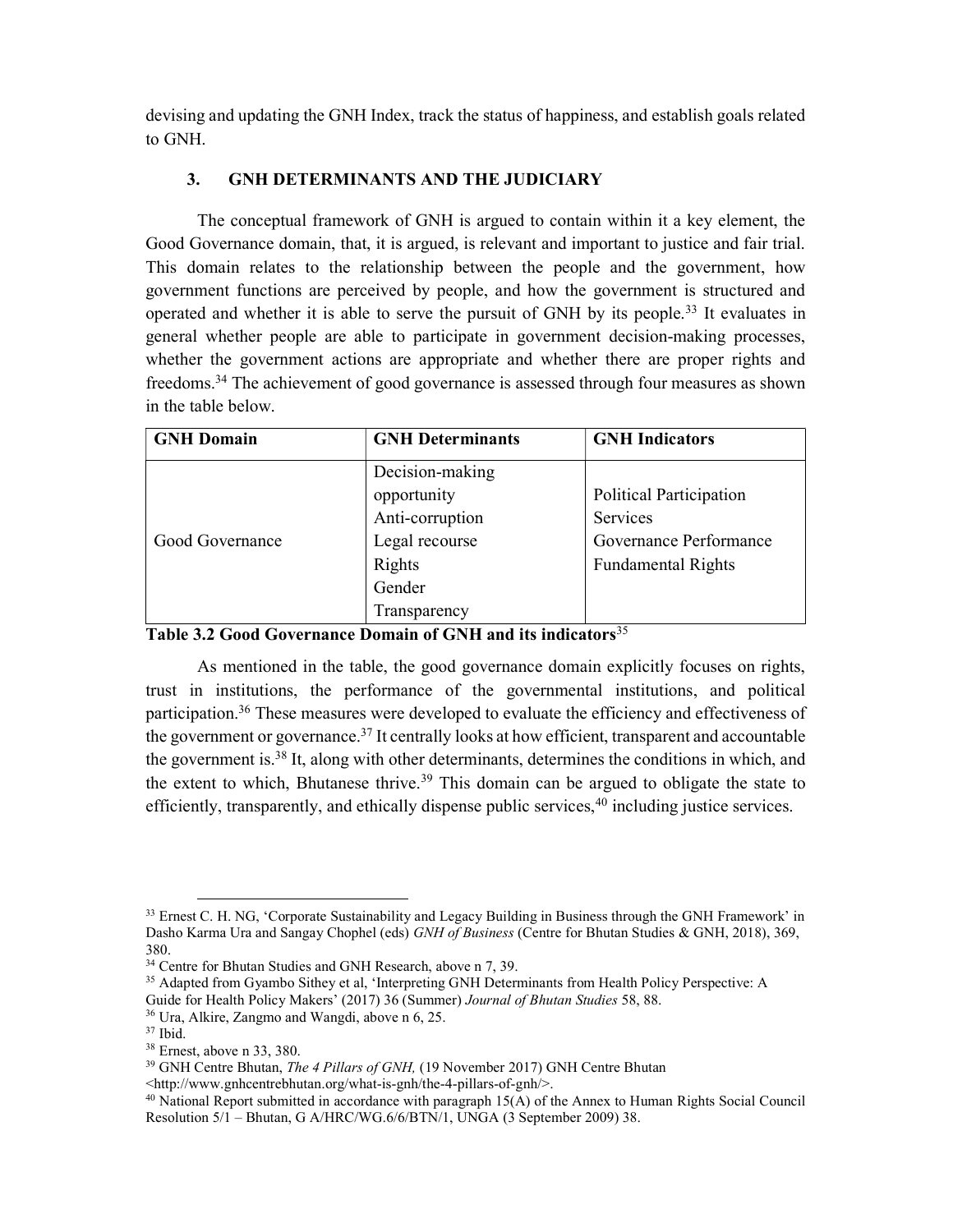The term good governance is not clearly defined.<sup>41</sup> This paper follows the definition provided by Dessalien. The governance is good if it produces results that correspond to the collective aspirations and needs of those governed.<sup>42</sup> Good governance must produce better societal outcomes that accord with the expectations of society.<sup>43</sup>

In 2015 the third nation-wide survey on GNH was conducted. The survey collected and updated information to track the quality of life of the people.<sup>44</sup> Amongst other things, it found over 80 percent of people enjoy (fundamental) rights and freedoms.<sup>45</sup> However, not all fundamental legal rights were considered for the GNH measurement.<sup>46</sup> There are no specific measures related to the delivery of fair trials, the right to representation or justice. Furthermore, the government performance indicators have no direct association with the judiciary. Neither the 2010 nor the 2015 surveys contain any mention about the judiciary and the services it provides. Neither survey contains any reference to 'court,' 'fair trial,' nor 'justice.' The 2015 survey questions on good governance (questions 80-88 of 148 questions) do not relate to the judiciary and judicial services. Conversely, the GNH Policy Screening Tools identifies 'judiciary efficiency' and 'judiciary access'<sup>47</sup> as two of many criteria for policy screening but contains no further elaboration. This overview suggests that the GNH governance and development discourse might have come to be shaped in more political and economic terms.

It is, however, argued that the judiciary in a GNH state cannot remain isolated from the overall vision of the country. Satisfying and making conflicting and competing parties in cases happy may not be possible at all times. However, while the judiciary must uphold the rule of law and strengthen the confidence of people, it must also actively contribute towards achieving the visions of GNH. Lungten  $J$  states that there is an intrinsic link between justice and good governance reasoning that, without rule of law or justice, good governance cannot be ensured or guaranteed.<sup>48</sup> As well, without good law and justice, governance cannot be good.<sup>49</sup> Further, the GNH governance and development discourse is a broad subject, relevant to not only government institutions and officials but also to other internal and external bodies and citizens.<sup>50</sup> Indeed, unprecedentedly, the  $12<sup>th</sup>$  Five Year Plan (2018-2023) of the RGoB included the need for strengthening justice services and institutions as one of the sixteen National Key

<sup>&</sup>lt;sup>41</sup> Renata Lok Dessallien, Democracy, Good Governance and Happiness: Some Views from the Kingdom of Bhutan (Centre of Bhutan Studies Publication, 2005) 5. The author provides a review of how this concept has come to be defined by differing institutions like the United Nations Development Programme, European Commission, World Bank, Asian Development Bank, etc.

<sup>42</sup> Ibid 9.

<sup>43</sup> Ibid 38.

<sup>44</sup> Ura, Alkire, Zangmo and Wangdi, above n 6, 43.

<sup>45</sup> Centre for Bhutan Studies and GNH Research, above n 7, 192.

<sup>&</sup>lt;sup>46</sup> 2015 GNH Survey considered only a limited number of rights and freedoms. It considered the right to: freedom of speech and opinion, vote, join political party of choice, form Tshogpa (Party), equal access and opportunity to join public servant, equal pay for work of equal value, and be free from discrimination based on religion, language, and political affiliation: See Centre for Bhutan Studies and GNH Research, above n 7, 193.  $47 \text{ Ura}$ , above n 30, 13.

<sup>&</sup>lt;sup>48</sup> Lungten Dubgyur, The Parasol of silken knot (Royal Court of Justice, Research Division, High Court Thimphu 2005), 142.

<sup>49</sup> '…. Governance is good when laws are good and there is justice': His Majesty the King, Audience to the Drangpons (Judges),  $16<sup>th</sup>$  Annual Judicial Conference,  $27<sup>th</sup>$  August 2002.

<sup>50</sup> Ibid 11.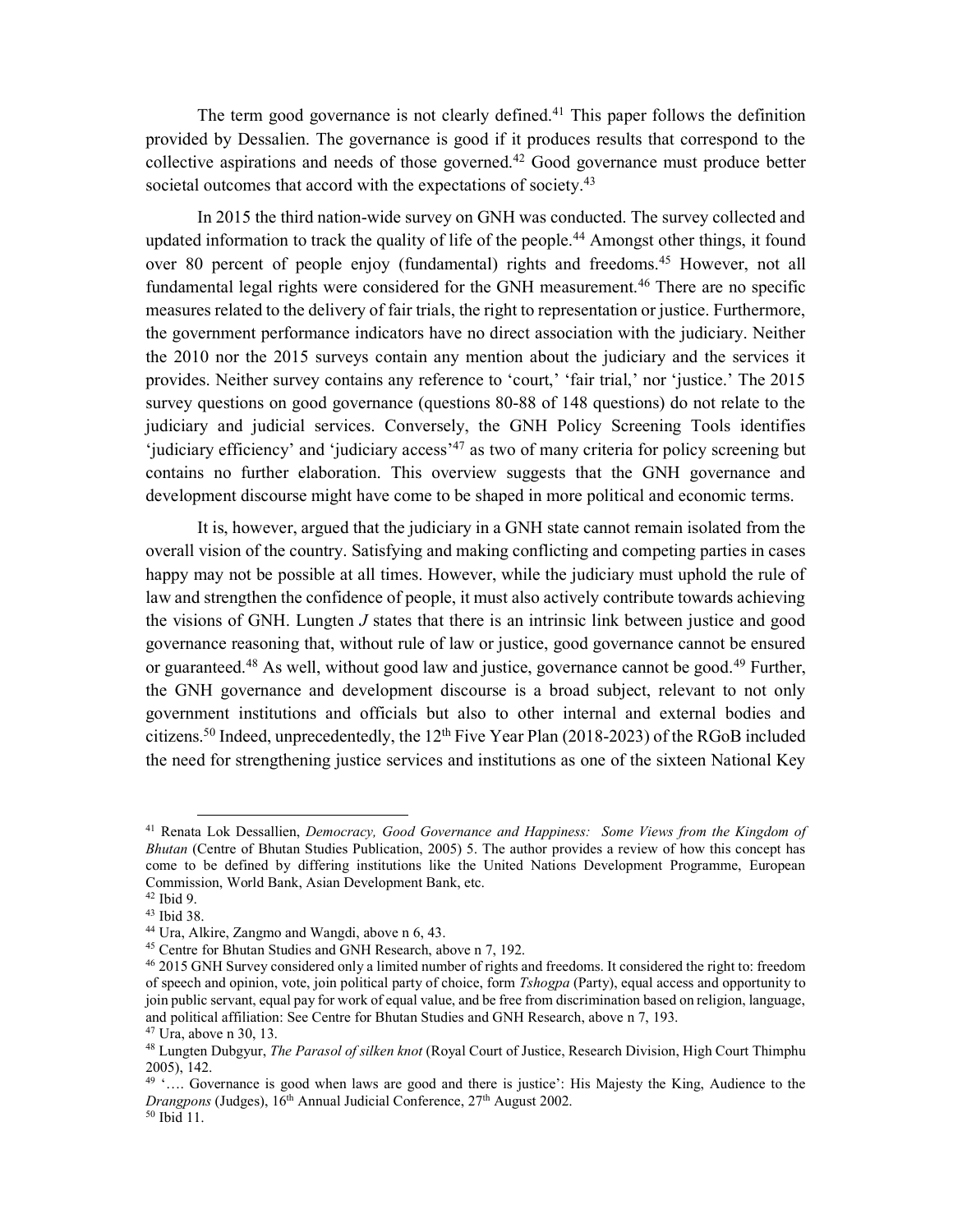Reserve Areas (NKRAs).<sup>51</sup> Although the five-year development plans were meant to ensure balanced development between all the nine domains of GNH, Bhutan used the GNH index as the instrument to measure development since the  $10<sup>th</sup>$  Five Year Plan (2008-2013).<sup>52</sup> Particularly, from the happiness perspective, the 12<sup>th</sup> Five Year Plan is mandated to bring about greater wellbeing and happiness for the people of Bhutan through, amongst other things, achievement of sixteen NKRAs.<sup>53</sup>

The judiciary, as the judicial arm of the RGoB, must also foster happiness through its administration of justice. This may be difficult given its responsibilities. Pursuant to the Constitution and procedural law, the courts must protect and ensure rights and justice.<sup>54</sup> They must serve as a neutral forum for adjudicating both civil and criminal cases.<sup>55</sup> Justice, equality, and fairness must be the guiding principles.<sup>56</sup> The courts and judges must be free of bias, and remain impartial, independent and immune from outside influence. Despite these constraints, the judiciary must ensure a sound legal system to uphold the nation's independence, security, GNH, and the rights and freedoms of people.<sup>57</sup> The Chief Justice of Bhutan, Lyonpo Tshering Wangchuk states that the rule of law and fair justice is critical to sustainable development.<sup>58</sup> He reasoned that while justice conventionally relates to peace, it is increasingly tied with socioeconomic development that must be approached in a holistic manner. If the GNH discourse leaves judicial services and the repercussions that it might have on the litigants in particular, and public and country in general, outside of its purview, the GNH measurement might not be representative of the overall GNH experience in the country. As such, it is argued that the justice delivery system should be part of a common destination - a happier Bhutan. In the words of His Majesty the Great Fourth, justice is one of the two most primary needs of the Bhutanese people.<sup>59</sup> GNH as a conceptual framework encapsulating collective wellbeing and expression

 $\overline{a}$ 

<sup>&</sup>lt;sup>51</sup> Gross National Happiness Commission, *Twelve Five Year Plan Finalized AKRA(s)* (March 2017)  $\langle$ https://www.gnhc.gov.bt/en/?page\_id=1338>. NKRAs is a national development outcome to contribute towards achieving the plan objectives under one or more GNH domain.

<sup>52</sup> Ura, above n 30, 9-10.

 $53$  Royal Government of Bhutan, Government Order – Guideline for the Preparation of the  $12<sup>th</sup>$  Five Year Plan

<sup>(5</sup> January 2017) <https://www.gnhc.gov.bt/en/wp-content/uploads/2017/05/gnh.pdf>.

<sup>54</sup> Sonam Tobgye, The Constitution of Bhutan: Principles and Philosophies (Supreme Court of Bhutan, 2015), 334.

<sup>55</sup> Ibid 335.

<sup>&</sup>lt;sup>56</sup> "[T]he most precious love of a King is his people; the most cherished wish of the people is peace and prosperity; Law is the root of peace and prosperity. Thus, no other goal should be noble than the creation of a society based on justice, equality, and fairness": His Majesty's Address to the 20<sup>th</sup> Annual Judicial Conference, 2010 cited in Tobgye, above n 54, 334.

 $57$  His Majesty's Address to the Judges,  $11<sup>th</sup>$  June, 2010 cited in Tobgye, above n 54, 337.

<sup>&</sup>lt;sup>58</sup> Round Table Meeting Secretariats, *Ensuring Responsible Development Through a Strengthened Justice* System (25 July 2016) < https://rtm.gnhc.gov.bt/ensuring-responsible-development-through-a-strengthenedjustice-system/>.

<sup>&</sup>lt;sup>59</sup> His Majesty the Fourth King, Audience to the Drangpons (Judges), 27 August 2002 after 16th Annual Judicial Conference, cited by Lungten Dubgyur, 'Review of Judicial Reforms in Bhutan' in Karma Ura and Sonam Kinga (eds), The Spider and the Piglet- Proceedings of the First International Seminar on Bhutan Studies (The Centre for Bhutan Studies, 2004) 379.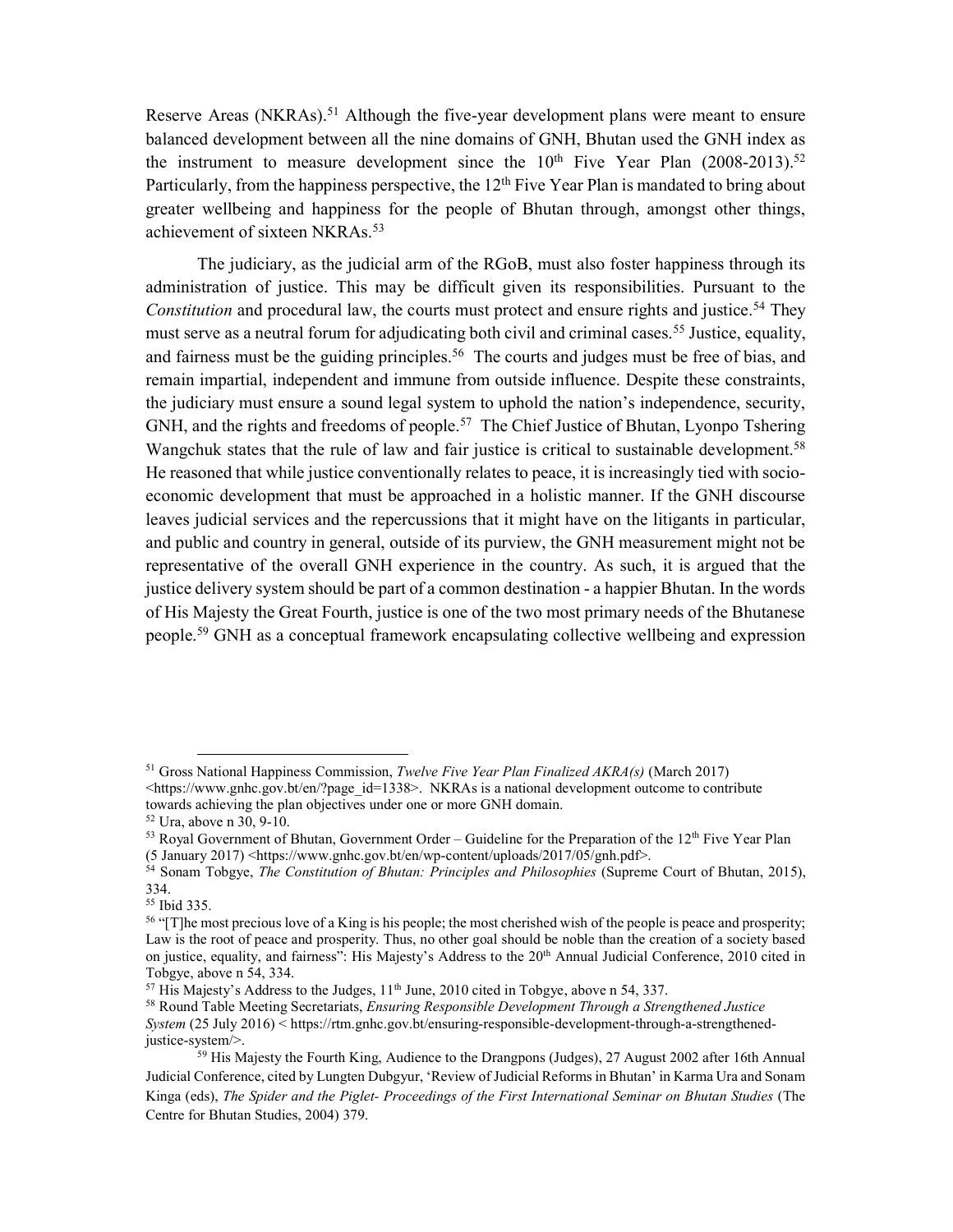of the common good, can also be a useful ethical concept to explore applicability to the judiciary within its 'multiple applications.'<sup>60</sup>

Justice services may relate to all the domains and indicators of GNH in one or another way. However, the primary focuses or the indicators of the Good Governance domain of GNH is argued to specifically align with the tenets of a fair trial. The idea of a fair trial and the role of legal representation can be seen to fit within this domain. The holistic model of GNH can also be used as the framework to formulate, revise and implement certain justice policies or reforms that can enhance happiness. The multi-dimensionality of the GNH theory can accommodate a requirement for the shared responsibility of the judiciary in a GNH state to create an enabling environment for peace and happiness. An example of this can be seen in the Survey Report on Access to Justice in Bhutan commissioned by the Bhutan National Legal Institute (BNLI) in 2012 which sought to, amongst other things, study the satisfaction of the litigators in meeting their expectations.<sup>61</sup> The sample was comprised of respondents in urban areas from nine districts. The Report suggested that the correlation between the favourability of litigants' experience with the court and the favourability of the outcome of the case is positive.<sup>62</sup> While the majority of the respondents were seen to be generally satisfied with the court system, they perceived fair treatment as an issue.<sup>63</sup> The respondents reported that the court procedures are cumbersome. One-fourth of the 874 respondents felt that the lack of confidence that a judge will deal with a case fairly was one of the barriers to justice.<sup>64</sup> While the general cost of litigation is not seen as an issue, the cost of hiring legal counsel is an issue.<sup>65</sup> There was also a perception among the respondents that not all receive fair treatment under the laws of the country.<sup>66</sup> They also felt that their court experiences would have been better if there were, amongst other things, legal aid and counsel to those who cannot afford it.<sup>67</sup> They found the court documents like judicial forms and verdicts are not user friendly.<sup>68</sup> Most of them believed that having honest and fair judges, as well as good lawyers/counsel, is critical to winning cases.<sup>69</sup> Based on the findings, the Report, amongst other things, recommended the need to review court procedural practices, institute legal aid, and secure and increase the pool of lawyers for the litigants in criminal cases.<sup>70</sup> The Report, however, makes no reference to GNH. It also does not substantially address issues relating to SRLs in the country except via a casual reference about the difficulty of court language and the need for legal aid. But it is one part of the critical evidence that suggests that the judiciary might have to reconsider the governance underlying the justice service delivery for better service. Likewise, analysing SRLs

-

<sup>66</sup> Ibid, 98.

 $60$  See Dasho Karma Ura and Dorji Penjore (eds),  $GNH$ : From Philosophy to Praxis (Centre for Bhutan Studies & GNH, 2017) and Dasho Karma Ura and Sangay Chophel (eds) GNH of Business (Centre for Bhutan Studies

<sup>&</sup>amp; GNH, 2018).

<sup>&</sup>lt;sup>61</sup> Bhutan National Legal Institute, 'Access to Justice in Bhutan: Excerpt of the Report from the Survey Commissioned by the Bhutan National Legal Institute' (2018) IX Bhutan Law Review 93.

<sup>62</sup> Ibid, 95.

<sup>63</sup> Ibid, 98.

<sup>64</sup> Ibid, 97.

<sup>65</sup> Ibid, 97.

<sup>67</sup> Ibid, 100. <sup>68</sup> Ibid, 101.

<sup>69</sup> Ibid, 103. 70 Ibid, 109.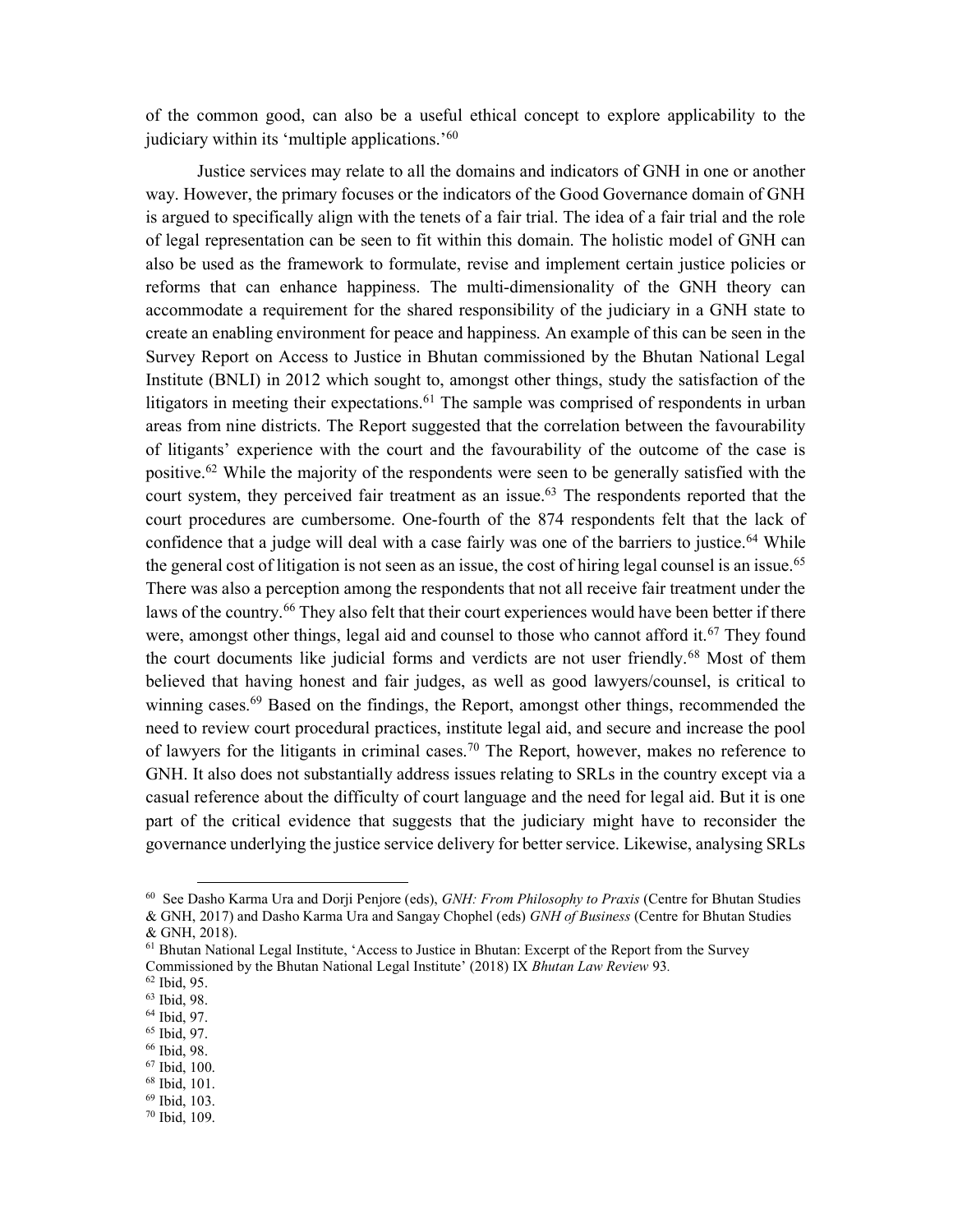and their impact on the court process or trial process and its relationship to achieving GNH could improve understanding of the performance of judiciary.

While GNH indicators specific to justice or judicial service could develop in the future, the present Good Governance determinants applicable to the judiciary and SRLs, as the central concern of the paper, include legal recourse and rights. These determinants are discussed to demonstrate how GNH could apply to the judiciary and the services it provides.

First, legal recourse as a GNH determinant requires that the legislative frameworks can adequately guarantee entitlement and enable the enjoyment of rights and protection.<sup>71</sup> Laws should be able to guarantee access to justice, a forum for redress and reparations for people who suffer the violation of their entitlements and rights. The right to counsel vis-à-vis SRLs is seen to be guaranteed under the current legislative framework. However, this framework is arguably insufficient in guaranteeing an effective availability of the right to counsel for the SRLs, including indigent criminal defendants.<sup>72</sup> In this regard, it is critical to reexamine laws and other regulatory mechanisms relating to the right to counsel or legal representation vis-àvis SRLs and GNH. Lesser public awareness about legal aid may be the reason why people are not insistent on the provision of free counsel by the government or why people generally appear in person before the court.

Second, rights as a determinant of GNH, for now, cover 10 fundamental rights enshrined in the *Constitution*. Rights considered for the GNH survey were whether there is, and whether people were able to enjoy, their rights to - freedom of speech, vote, form political parties, equal access and opportunity to join public services, equal pay for equal work, and freedom from discrimination. Consequently, rights which are related to judicial services like the right to legal counsel, fair trial, equality before the law, equal protection of the law without discrimination, to name few, remain out of GNH purview. At the same time, not every right may be relevant and feasible to ask about for the GNH Survey and not every right may facilitate the generation of data that can demonstrate representative GNH experience of the entire population. However, a sizeable portion of the population is still involved in litigation despites country's age old tradition of alternative dispute resolution mechanisms and practice of Buddhist values of tolerance and compassion. The Access to Justice Reports<sup>73</sup> discussed earlier suggest that the experience of this portion of the population with the court is not favourable. Even in the absence of specific GNH determinants, this experience is argued to demonstrate an unhappy portion of the population that requires consideration. This determinant can, therefore, assist in understanding the current justice delivery system to ensure the effective right to legal counsel and fair trial, and link to GNH.

Relating these illustrative GNH determinants to judicial service and fair trial has some resulting policy implications. Illustrative questions that arise from this interpretation, at least in relation to the right to counsel and fair trial, might include: whether the current laws are inadequate in themselves or fall short of implementation in guaranteeing an effective right to counsel for SRLs? Whether there is a need for a specific legislative, regulatory or policy

 $\overline{a}$ 

<sup>71</sup> Gyambo et al, above n 35, 68.

 $72$  This argument is dealt in detail in Chapters Two and Five of the thesis.

<sup>73</sup> Bhutan National Legal Institute, above n 61.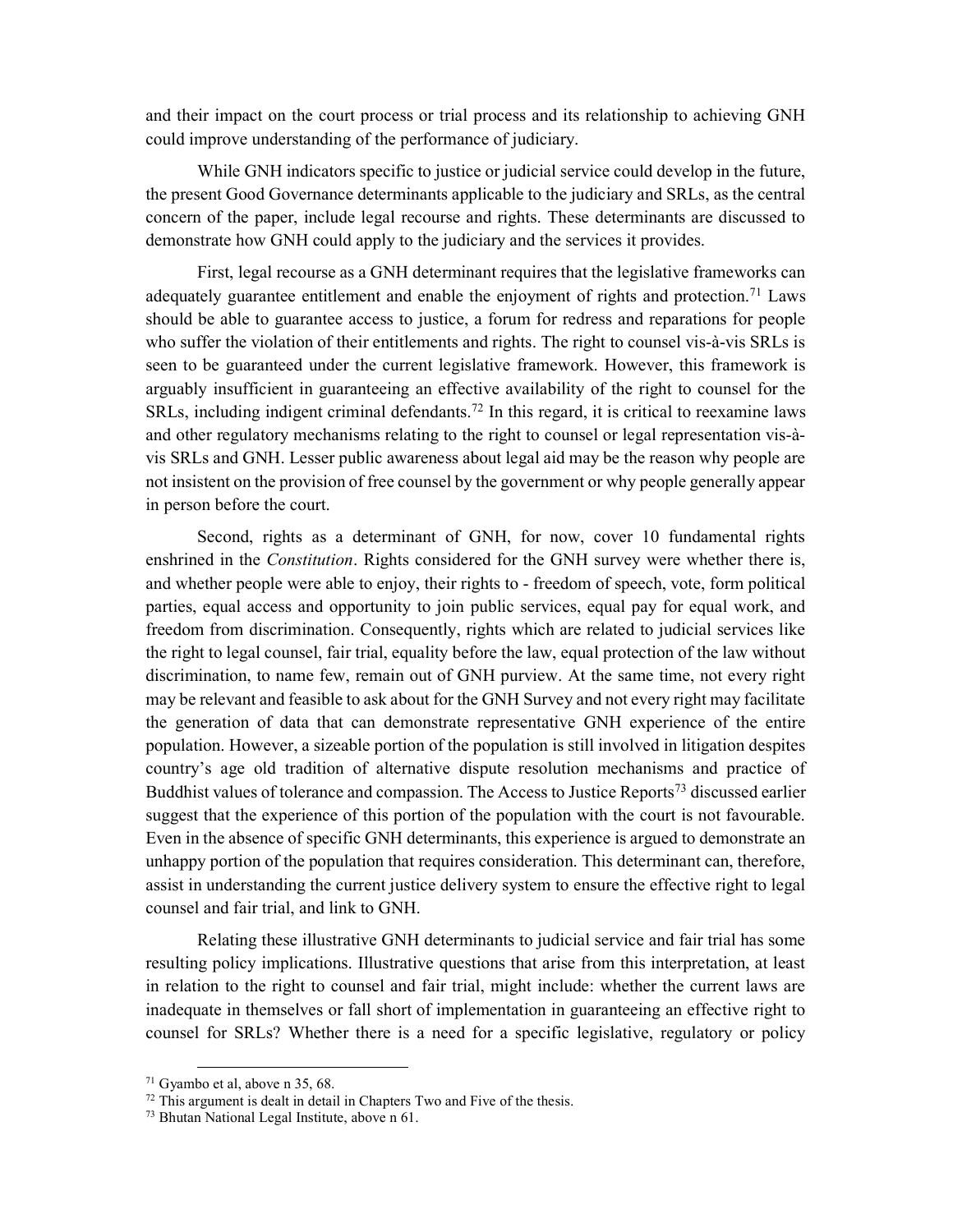framework to facilitate the implementation of the relevant laws? Whether the current legal framework and formulation of the new approach, to what extent and under what measurements, would be able to address those adversely affected and fix a new set of efficacy, transparency, and accountability? Whether articulation of justice delivery system with and integration of GNH's middle path approach (discussed later) can ensure an effective right to legal counsel and fair trial?

## 4. APPLYING GNH TO THE ADMINISTRATION OF JUSTICE AND FAIR TRIAL

Since GNH was propounded, its relationship with the law has been increasingly recognised in Bhutan. Sonnenberg and Lham claim that GNH is, by theory and practice, relevant to the legal profession. They observed that the unique development approach of GNH has begun to have an evolutionary impact on its legal system, what they call as a process of 'development-to-law' in contrast to 'law-to-development.'<sup>74</sup> They predict that the more Bhutan takes the developmental vision of GNH seriously, the more its legal system will reflect its pledge to 'a more holistic, humane, and sustainable social improvement.'<sup>75</sup> As already mentioned, prioritising the need to strengthen the justice services and institutions, is one of the many examples, which will continually require the legal professionals in Bhutan to incorporate their understanding of GNH and law in their practice. Gradually, they could emerge as the guardian and interpreters of GNH – continually guiding and encouraging behaviours consistent with the objectives of GNH.<sup>76</sup>

As argued, GNH as an alternative framework could help justice stakeholders, the judiciary in particular, to develop a broader, more inclusive justice delivery system to ensure a fair trial and secure justice. This, in turn, could facilitate and enhance the generation of contentment and happiness among the litigants and judicial officials. The application and relevance of GNH to the administration of justice and fair trial are illustrated in the following discussions.

## 4.1. GNH POLICY FORMULATION PROTOCOL – A CONSTITUTIONAL MODEL OF GNH RELEVANCE AND IMPLEMENTATION

The Protocol for Policy Formulation of the  $RGoB^{77}$  provides a procedure for policy formulation and implementation. Except for Royal Commands and those that relate to national emergencies, all policies must originate as a concept note which the Gross National Happiness Commission (GNHC) will review and approve and then by the Cabinet Secretariat. If a concept note is approved by the GNHC and Cabinet, the proponent formulates policy and submits the draft policy to the GNHC who will review and make it available to all relevant stakeholders and the public for comment. Upon incorporation of comments, both the proponent and GNHC will subject the draft policy to the GNH Policy Screening Tool. The proponent will then submit

<sup>74</sup> Sonnenberg and Lham, above n 3, 7.

<sup>75</sup> Ibid.

<sup>76</sup> Ibid, 13.

<sup>77</sup> Gross National Happiness Commission, Protocol for Policy Formulation (March 2015) <https://www.gnhc.gov.bt/en/wp-content/uploads/2017/05/policy0001.pdf>.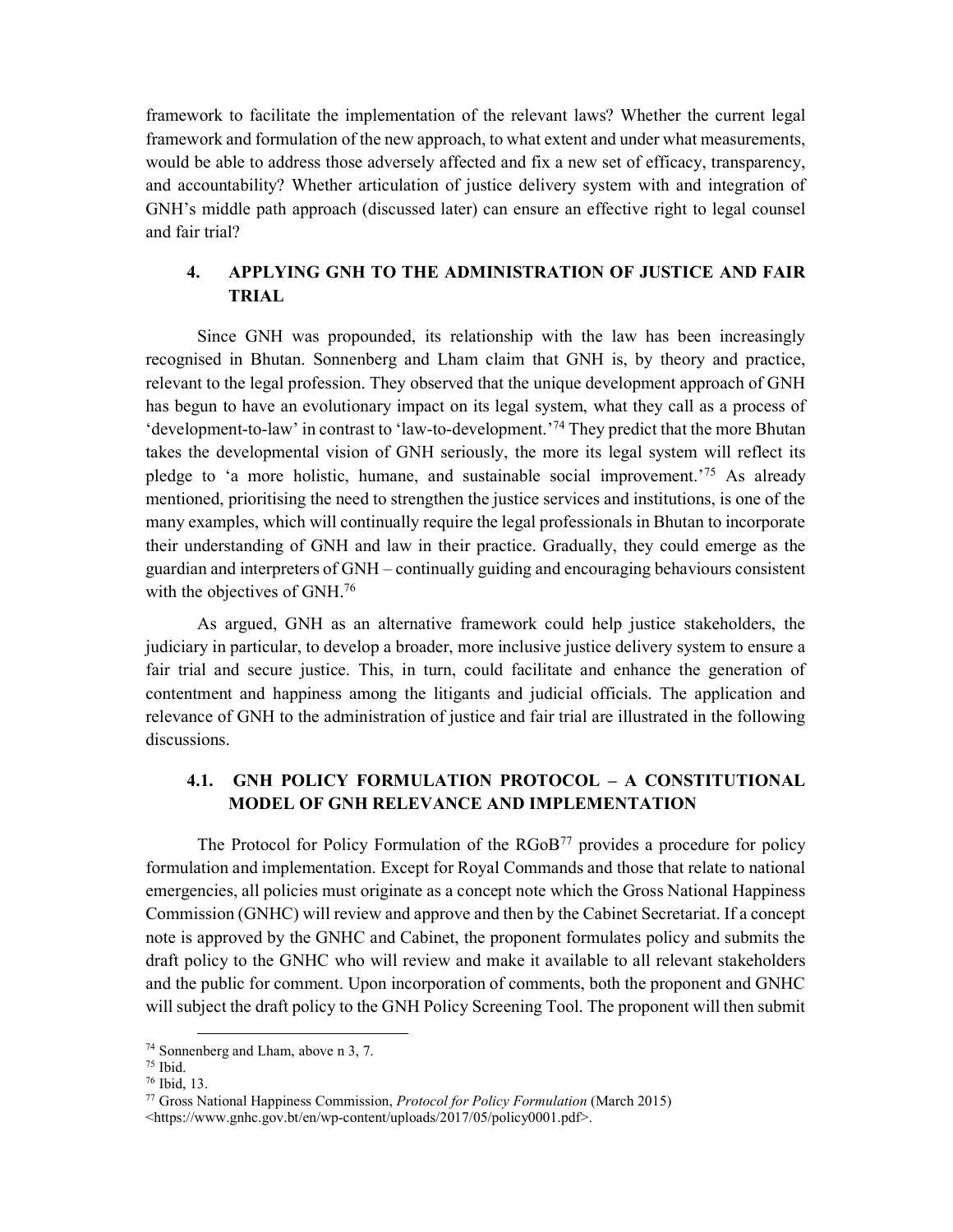their screening results to the GNHC. Thereafter, the draft policy will be reviewed and approved by an independent 15-member multi-sector committee constituted by GNHC and then by the Cabinet. If approved, the proponent or the agency identified within the policy will then implemented it.

This protocol can be seen to establish a certain constitutional model that mandates consideration of GNH and an integrated approach in the policy process. Only those policies that enhance GNH could be approved and those that adversely affect GNH are rejected. To this extent, GNH remains a relevant and critical consideration, if not the overarching principle in the public policy and governance spheres, including the judiciary and judicial services.

#### 4.2. GNH AND LAW

GNH also outlines the basis to protect, promote, and integrate human rights as one of the constituent elements of Bhutanese society.<sup>78</sup> It advocates the equality of all human beings, their connectedness with other living beings and non-living things, and the resulting rights and duties to guide their conduct.<sup>79</sup> GNH seeks ultimate harmony and happiness.<sup>80</sup>

While there is no express incorporation of a fair trial or the happiness of parties within the justice system in the official development matrix, it is arguable that the purpose of the government and law in Bhutan has always been to create and promote happiness. The Buddhist equivalent of 'Social Contract' of 1675 declared the mutuality and dependency of happiness of all sentient beings and the Buddha's teachings. <sup>81</sup> The 1792 Bhutanese Legal Code, a short constitution of medieval Bhutan,  $82$  also more specifically mandated that laws must uphold the happiness of sentient beings. It was founded on the thesis that there was no purpose for a government to exist if it could not create and promote happiness for its people.<sup>83</sup> A government ruling Bhutan over any period of time always had one explicit purpose – to facilitate generation of and foster happiness for its people.

As in the past, the pursuit of happiness for Bhutan is inviolable. Since 2008, GNH is both a normative concept and a legal concept. The visions and objectives of GNH are now legislated in Bhutan. The preamble of the *Constitution* contains the word 'happiness.' It reads:

#### Preamble

WE, the people of Bhutan:

…

 $\overline{a}$ 

**SOLEMNLY** 

<sup>78</sup> National Report, above n 40, 8.

<sup>79</sup> Ibid.

<sup>80</sup> McDonald, above n 10, 161.

<sup>81</sup> Thinley, above n 4, 1.

<sup>&</sup>lt;sup>82</sup> Centre for Bhutan Studies and GNH Research, above n 7, 29.

<sup>83</sup> The Legal Code dated 1729 (earth bird year) is attributed to the 10th Desi Mipham Wangpo while he was serving on the Golden Throne of Bhutan, as representative of the Shabdrung Rinpoche, and based on the Shabdrung's earlier work cited in Ura, Alkire, Zangmo and Wangdi, above n 6 and Centre for Bhutan Studies and GNH Research, above n 7.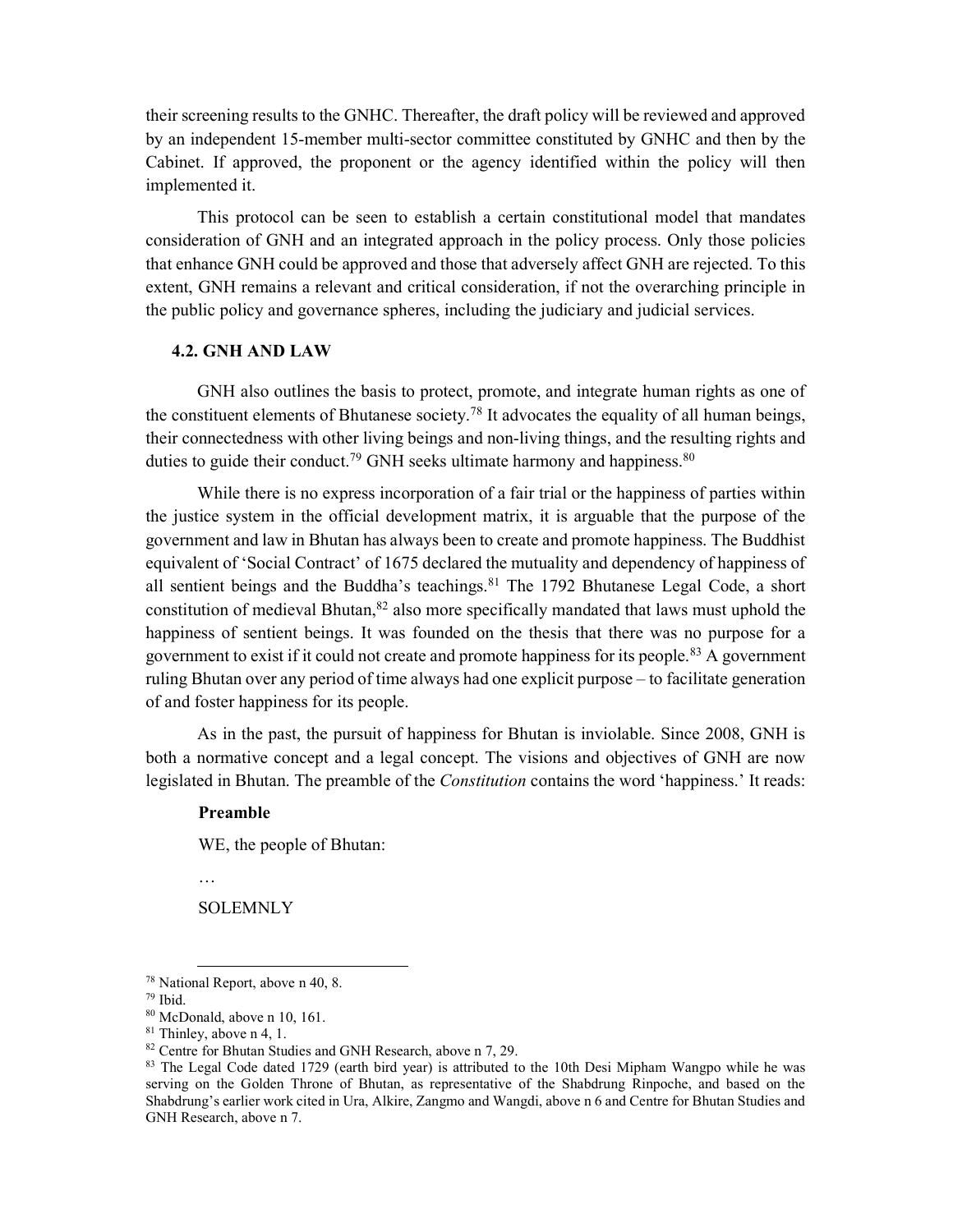pledging ourselves to strengthen the sovereignty of Bhutan, to secure the blessings of liberty, to ensure justice and tranquility, and to enhance the unity, *happiness* and wellbeing of the people for all time; ... <sup>84</sup>

The Preamble, referred to as 'the soul of the constitution,'<sup>85</sup> reiterates Bhutan's sovereignty, and stresses people's aspiration for perpetual liberty, justice, tranquility, unity, happiness, and wellbeing.<sup>86</sup> The government is specifically (and constitutionally) mandated to pursue GNH for the people of Bhutan.<sup>87</sup> Therefore, the legitimacy of any Bhutanese government (including the judiciary as an arm of government) depends on its commitment to facilitate and create conditions that will enable citizens to pursue and achieve happiness.<sup>88</sup>

The Constitution also stipulates that Buddhism which fosters peace, non-violence, compassion, and tolerance is the spiritual heritage of Bhutan.<sup>89</sup> It obliges the state to endeavour to create conditions that will enable a true and sustainable transformation of society into a good and compassionate one with Buddhist tenets and universal human values.<sup>90</sup> This principle of state policy that proclaims the spirituality of compassion overlaps with the fundamental rights and freedoms, <sup>91</sup> wherein the pursuit of the latter by the individuals is argued to generate direct responsibility for others' wellbeing and happiness. Indeed, the aspiration and prayer for collective happiness are contained in the last line of the national anthem of Bhutan: 'May the teachings of the Enlightened One flourish, May the sun of peace and happiness shine over all people.<sup>'92</sup> This constitutional and common proclamation of happiness as one of the supreme considerations and indicators of meaningful social progress is also argued as the mandatory directive policy for administering justice by the judiciary.

#### 4.3. GNH AND JUDICIAL PROCESS

The general course of the procedural law in Bhutan is that of an adversary system. Notwithstanding this, there are possibilities for judicial involvement in fact-finding. A judge in Bhutan can, at his or her discretion, take part in the examination of witnesses and can gather evidence in addition to that produced by the parties. These features would allow judges to be more active in dealing with SRLs in general and SRLs in criminal cases in particular.

An accused may be unrepresented and lose the chance of acquittal owing to his or her ignorance of the law. He or she may be unrepresented because he or she cannot afford a lawyer. Legal aid may not be available. He or she may be under the misimpression of his or her capability to defend him/herself in the absence of a lawyer. Admissions or confessions to the commission of an offence might have been obtained through unlawful means. In the absence of necessary guidance and advice, he or she may be wrongly encouraged to enter into plea

 $84$  The Constitution of Kingdom of Bhutan 2008 (Bhutan) (Constitution) Preamble, Emphasis added.

<sup>85</sup> Tobgye, above n 54, 50.

<sup>86</sup> Happiness is set as a virtue while peace is one of the conditions for happiness and progress: Tobgye, above n 54, 50.

<sup>87</sup> See Constitution a 9 s 2.

<sup>88</sup> Thinley, above n 4.

 $^{89}$  Constitution a 3 s 1.

 $90$  Constitution a  $9$  s  $20$ .

<sup>&</sup>lt;sup>91</sup> Centre for Bhutan Studies and GNH Research, above n 7.

<sup>92</sup> Ibid 32.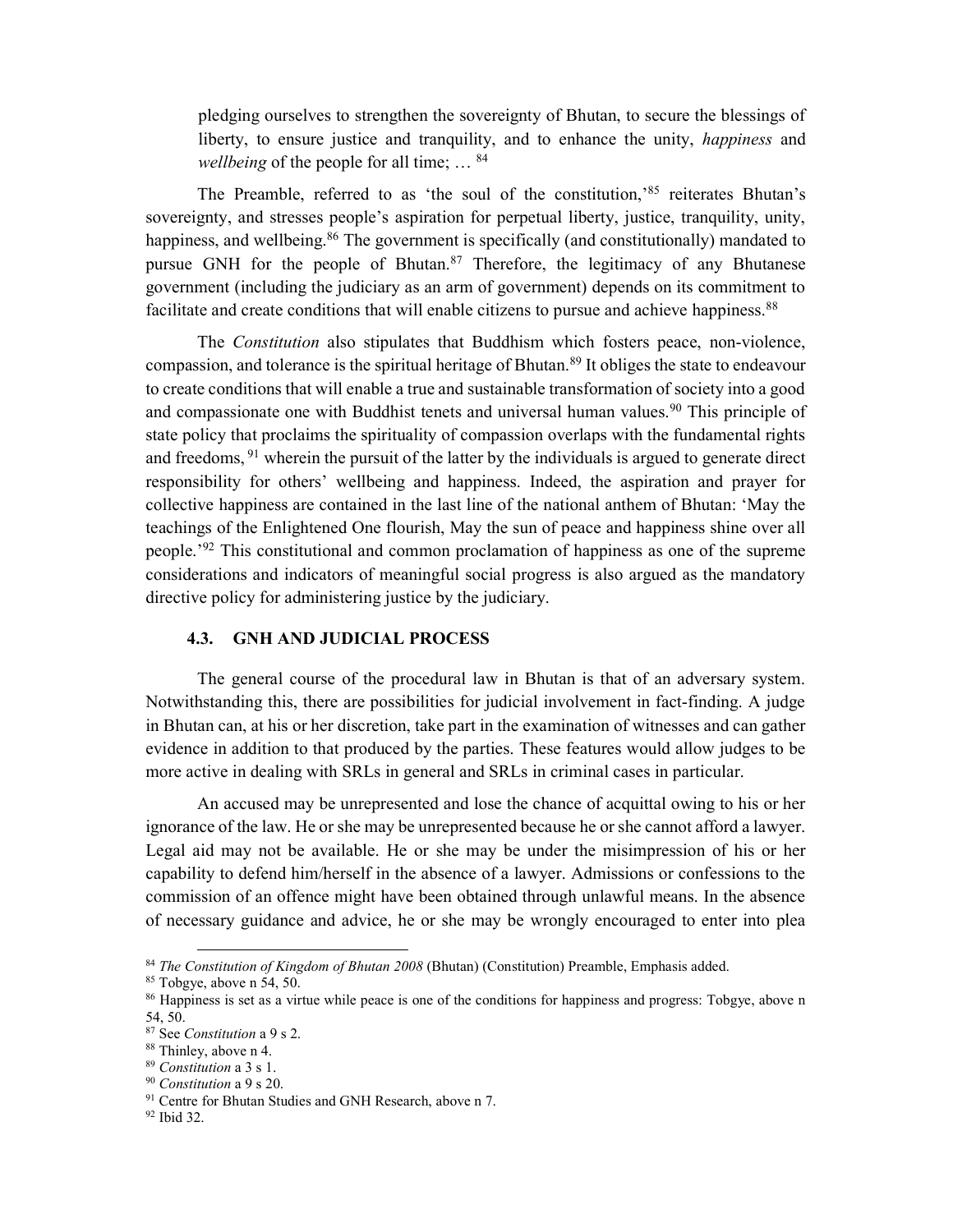bargaining. These are all situations that one may find in the absence of defence counsel in criminal cases.

In such scenarios, a mere hearing and deciding the case may not be enough to achieve a fair and just outcome. Judicial intervention may be needed. Without it, the result may be unjust, unfair, or even result in wrongful conviction. Such convictions can lead to suffering, which may not only be inconsistent with the objectives of procedural law but also contravene the overall GNH governance objectives. Criminal trial outcomes may affect the defendant's liberty, personal and social life, and employment prospects besides the adverse impact on his or her family and relatives. If the trial is not fairly conducted, the process can breed dissatisfaction and leave criminal defendants and their family and relatives disgruntled and unhappy with the criminal justice system. This section of the population would remain unhappy, powerless and left out. They may lose trust and faith in the institution of justice.

In some cases judicial intervention, to protect the rights of defendants, especially SRLs, can be argued as both a judicial and a GNH responsibility. Effective shouldering of these responsibilities can facilitate both ensuring a fair (and inclusive) process that can yield a fair trial and a just outcome, and promoting GNH in the courts. Under this broad responsibility, the court can, irrespective of the availability of legal aid and other assistance programs, start to recognise SRLs as an inevitable component of the Bhutanese justice system and addresses their needs and difficulties. In this way, processes employed in the administration of justice and outcomes achieved therefrom can eventually align with the promotion of happiness.

#### 4.4. GNH AND JUDICIAL PROFESSION

At the governance level, the collective happiness consideration of GNH also includes and provides another dimension of considering the happiness of the judges and judicial officers. They are indispensable officials tasked to ensure equality before the law and a fair trial under 'the methodological, systematic and exhaustive judicial process.'<sup>93</sup> While any policies, law, or programs associated with running a trial that are inconsistent with compassion and concern for others must be ruled out, the creation of GNH does not end with addressing the needs of others alone but also includes the happiness of self within that collective happiness spectrum. A relevant source of happiness to a judicial officer can stem from their contentment of having absolved cases in accordance with law, justice, equity, and good conscience. Therefore, in a GNH state, examining whether the current practices of administering criminal justice (in general and to SRLs in particular) bring about contentment (and eventual happiness) to the judicial officials or whether there is a need for any, general or specific, procedural reform to the current system to facilitate the generation of contentment and happiness both at their subjective level as well as objective level is arguably a critical consideration. If the judicial officers are not happy with the current system, the governance model that drives the current system is arguably deficient. Under such a governance model, the judges and judicial officials, would remain unhappy, complacent and left out as well as unable to facilitate the pursuit of happiness by the litigants and judiciary.

 $93$  Tobgye, above n 54, 341.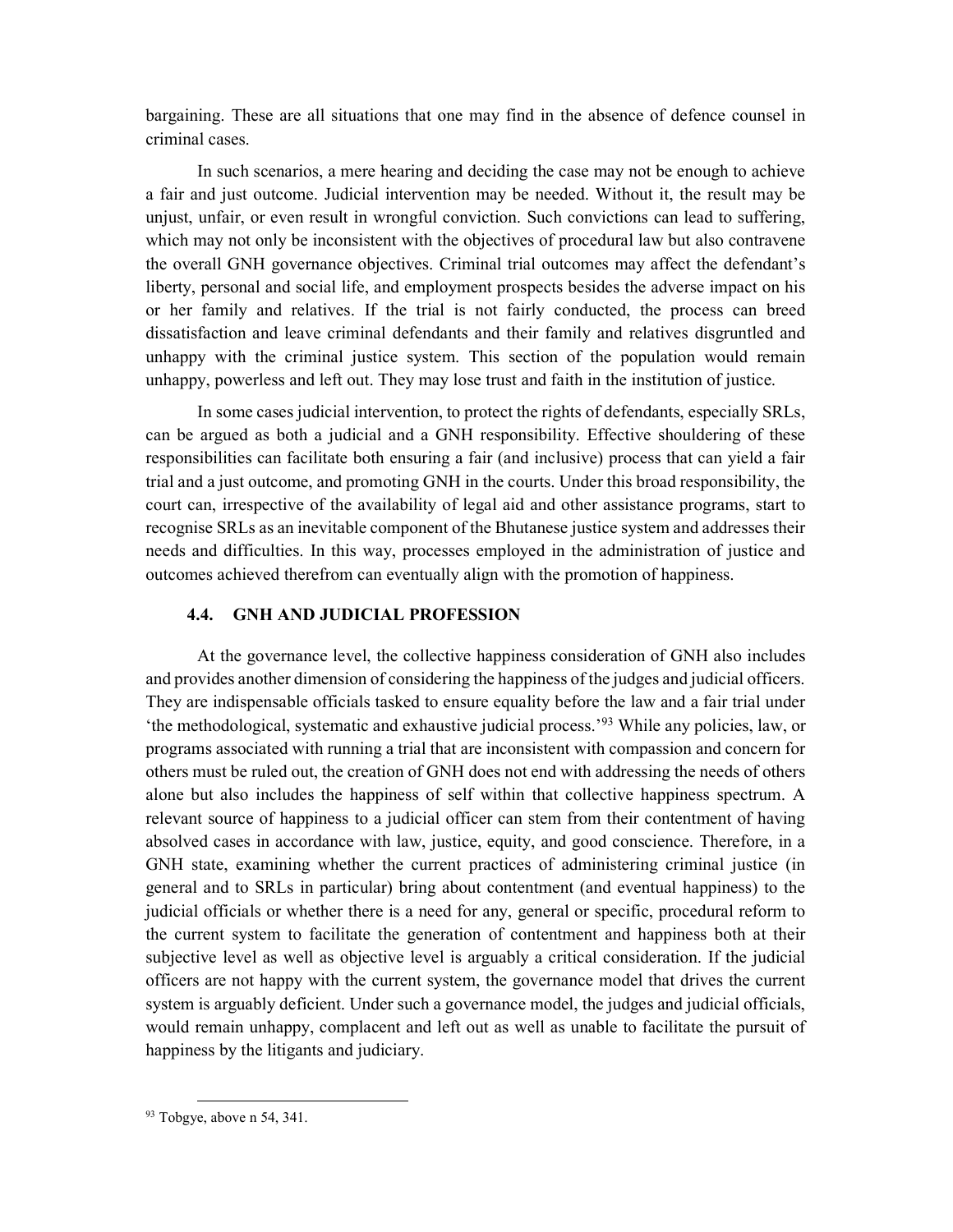At the individual level, one of the tenets of GNH as a space for individual practice<sup>94</sup> is argued to oblige judges and judicial officials to practice GNH. If they are able to practice GNH and act justly and fairly, this could bring about individual contentment as well as administration of fair justice. Otherwise, the judge can neither be happy nor contribute to the justness and the happiness of others and the society. Therefore, diagnosing the experience of judicial officials with the justice system in light of the GNH visions can also offer new insights into the responsiveness of the justice delivery system.

#### 5. CONCLUSION – GNH : A MIDDLE PATH TO EFFECTIVE ADMINISTRATION OF JUSTICE?

The Bhutanese way of life and thinking, strongly driven by religious values, is based on the general ideals of moral self-regulation – having a clam mind and right intention as both the way to avoid and solve the disputes.<sup>95</sup> Belief in the karmic consequences of one's act (whether through speech, mind or body) may be motivating adherence to this moral regulation. This Buddhist tenet, that the acts in the present life will be rewarded or punished in the future life, is argued to provide a powerful motivational principle. If not for this natural law of karma and justice,<sup>96</sup> the pursuit of happiness can become self-centered and chaotic - the result is that neither self nor others will achieve happiness. Accepting happiness as the goal of all sentient beings offers another basis for ethics.<sup>97</sup> The fact that no sentient being likes unhappiness must motivate mindful pursuit of happiness, including motivation of compassion and kindness towards one another. Happiness as an ethical practice,  $98$  therefore, can close the gap between the instinct for self and others, and inspire a higher level of sensibility and mindfulness in one's conduct.

Happiness is also as a compassionate state of being<sup>99</sup> and can impose a responsibility on every individual to contribute to other's wellbeing. By contributing to other's happiness, one could also improve his or her chances of happiness. Therefore, examining whether one is a socially responsible and valuable member of the community and society can also depend on whether he or she is able to contribute to the happiness and wellbeing of others.<sup>100</sup>

-

"Perform no evil, even for the sake Of brahmins, bikhus, gods, or honored guests, Your father, mother, queen, or for your court. The ripened fruit in hell's for you alone."

<sup>94</sup> Verma and Ura, above n 5, 4.

<sup>95</sup> Alessandro Simoni and Richard W. Whitecross, 'Gross National Happiness and the Heavenly Stream of Justice: Modernization and Dispute Resoution in the Kingdom of Bhutan' (2000) 55 The American Journal of Comparative Law 165, 171.

<sup>&</sup>lt;sup>96</sup> Barbara O'Brien, *Buddhism and Karma- Introduction to the Buddhist Understanding of Karma* (30<sup>th</sup> September 2017) ThoughtCo <thoughtco.com/buddhism-and-karma-449992>.

See Chirayu Thakkar, Karma, (30 September, 2017) Ancient History Encyclopedia, 2015 <http://www.ancient.eu/Karma/>. See also Kyabje Kanghur Rinpoche, Commentary on Nagarjuna's Letter to a Friend (Snow Lion publications, 2005) 39:

<sup>97</sup> Ura, above n 30, 3.

<sup>98</sup> Ibid, 5.

<sup>&</sup>lt;sup>99</sup> Ross McDonald, Taking Happiness Seriously - Eleven Dialogues on Gross National Happiness (Centre for Bhutan Studies, 2010) 4.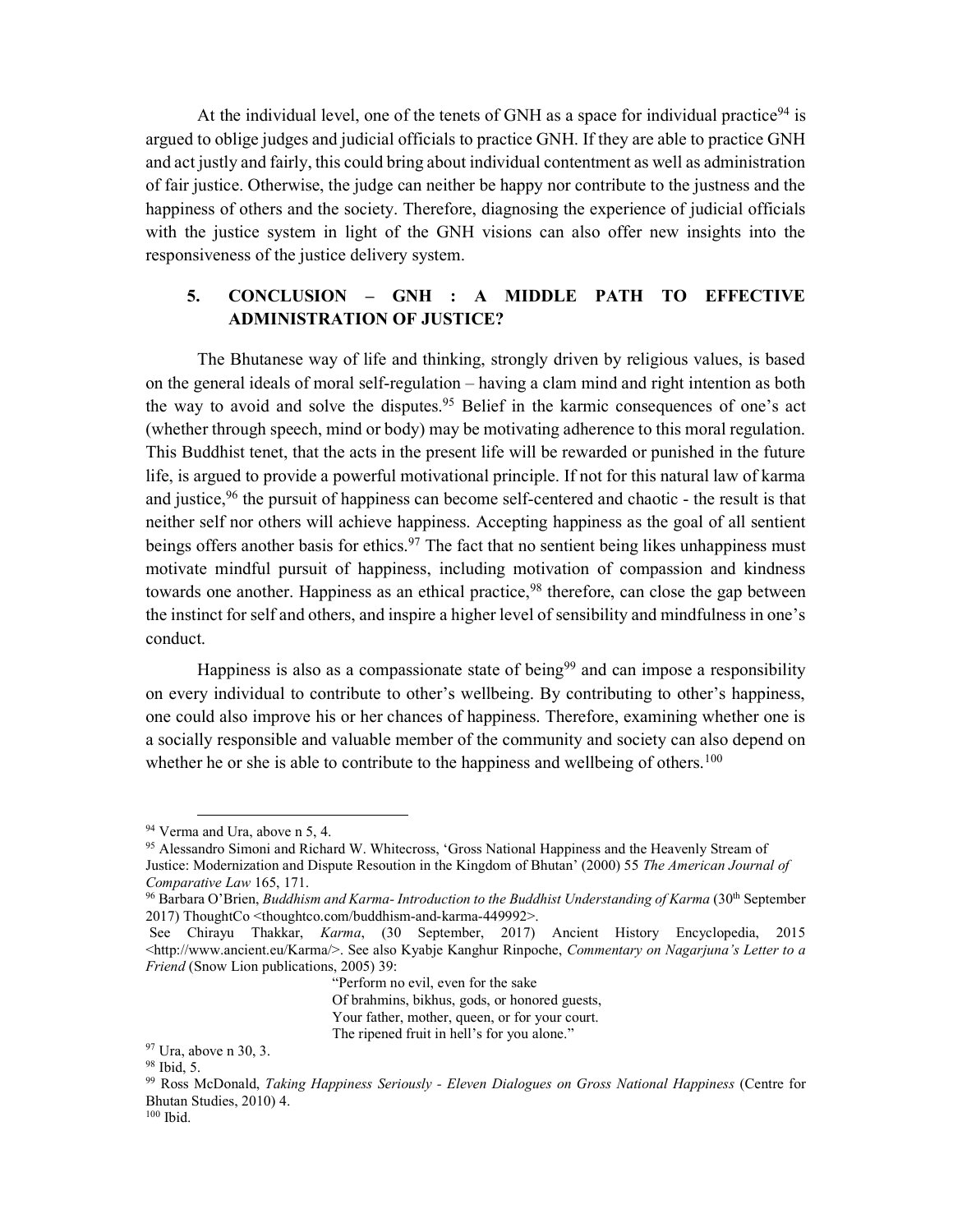GNH encapsulates a broader and holistic conceptions of happiness. It melds subjective wellbeing and the Buddhist conception of happiness, and therefore, constitutes the third broad concept of happiness.<sup>101</sup> This broad GNH conception of happiness can help to redefine legal and professional ethics, influence cultivation of a more mindful profession, and judicialise GNH and promote happiness.<sup>102</sup>

Courts are places of significant human interactions of different degrees. The diverse background of litigants before the court triggers varying needs and expectations. Everyone will have his or her strategies to secure a just outcome. As mentioned, to feel content and happy with the judicial service may not necessarily be entirely dependent on a successful outcome in the case, but also on how such an outcome is achieved. The conventional role of a noninterventionist judge applying the procedural law may not be sufficient to do justice and ensure a fair trial in some cases, especially those involving SRLs. The adversarial trial process combined with a number of inquisitorial powers of the court does not doom the Bhutanese judges to passivity.<sup>103</sup> As discussed earlier, the political manifesto enshrined in GNH contains no elaboration on the role of courts/judge except the catchwords of 'good governance' and 'rule of law'<sup>104</sup> and the later inclusion of 'judiciary access' and 'judiciary efficiency' as GNH Policy Screening Tool. Nonetheless, differential treatment of SRLs (in order that they receive fair treatment and a fair trial) may be legally necessary and justified under their inherent judicial discretionary power and duty to ensure a fair trial, as well as in due observance of their GNH obligation to facilitate the pursuit of happiness by litigants, including SRLs. For that matter, the obligation of the judiciary to address the needs of and render certain differential treatment to SRLs is also found in appreciating the GNH foundation of administering justice besides traditional principles of equal treatment and fair trial in Bhutan. Being able to act based on both law and GNH and adjudicate cases fairly can become one source of happiness to the judicial officers and litigants as well as to the society as the courts become more inclusive, active, accessible and fair to all the litigants – thereby, contributing towards the creation of a just and happy society.

GNH as a holistic ideology and the overall vision of the country can also seemingly guide any subject even without the development of specific determinants. Drawing ideological influence of GNH may be enough for the present purpose of analysing how GNH relates to and might orient Judiciary and its services towards happiness. However, it may be argued that the effective use of GNH as a holistic policy and development measurement tool may depend on the development of a precise GNH determinant relevant to a specific subject, justice services, and judiciary. Only then could the GNH substantially uncover and mitigate, for example, the adverse impact of the present criminal justice system to SRLs. The GNH could serve as the assessment tool for the judiciary to assess its practices and alternatives and strategically avoid any unwarranted judicial outcomes and promote fair trial, justice, and happiness.

Interpretation of GNH may also vary as its determinants are evidently evolving. Nonetheless, examination of the definition and determinants of GNH, and its implications for

 $\overline{a}$ <sup>101</sup> Ura, above n 30, 3.

<sup>102</sup> Sonneberg and Lham, above n 3, 11-7.

<sup>&</sup>lt;sup>103</sup> Simoni and Whitecross, above n 95, 171.

<sup>104</sup> Ibid, 182.